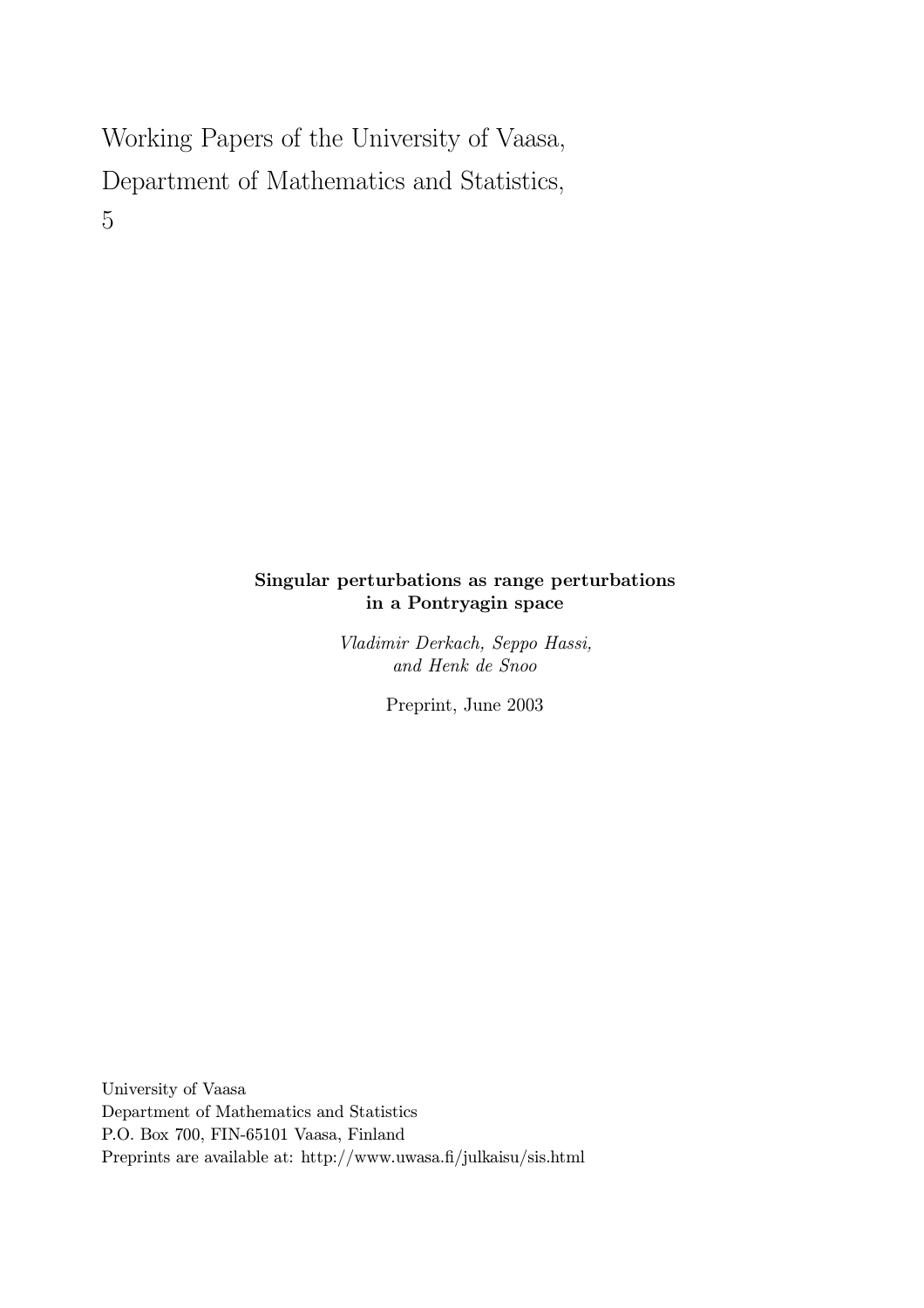# Singular perturbations as range perturbations in a Pontryagin space

Vladimir Derkach, Seppo Hassi, and Henk de Snoo

Abstract. When the singular finite rank perturbations of an unbounded selfadjoint operator  $A_0$  in a Hilbert space  $\mathfrak{H}_0$ , formally defined by  $A_{(\alpha)} = A_0 +$  $G \alpha G^*$ , are lifted to an exit Pontryagin space  $\mathfrak H$  by means of an operator model, they become ordinary range perturbations of a selfadjoint operator  $H_{\infty}$  in  $\mathfrak{H} \supset \mathfrak{H}_0$ :  $H_{\tau} = H_{\infty} - \Omega \tau^{-1} \Omega^*$ . Here G is a mapping from  $\mathbb{C}^d$  into some scale space  $\mathfrak{H}_{-k}(A_0), k \in \mathbb{N}$ , of generalized elements associated with  $A_0$ , while  $\Omega$  is a mapping from  $\mathbb{C}^d$  into the extended space  $\mathfrak{H}$ , where  $H_{\tau}$  is defined. The connection between these two perturbation formulas is studied.

#### 1. Introduction

Let  $A_0$  be an unbounded selfadjoint operator in a Hilbert space  $\mathfrak{H}_0$  and let  $\mathfrak{H}_{-k}(A_0)$ ,  $k \in \mathbb{N}$ , be the dual space of generalized elements corresponding to the space  $\mathfrak{H}_{+k}(A_0) = \text{dom} |A_0|^{k/2}$  equipped with the graph norm, cf. [5]. Singular finite rank perturbations of an unbounded selfadjoint operator  $A_0$  in a Hilbert space  $\mathfrak{H}_0$  are defined formally as

$$
(1.1) \t\t A_{(\alpha)} = A_0 + G\alpha G^*,
$$

where G is an injective linear mapping from  $\mathcal{H} = \mathbb{C}^d$  into  $\mathfrak{H}_{-k}(A_0)$  and  $\alpha$  is a selfadjoint operator in  $H$ . In [13], [21] an operator model for the singular perturbations (1.1) was constructed by extending the space  $\mathfrak{H}_0$  with a finite-dimensional exit space  $\mathfrak{H}_Q$ ; see also [2] for the case of  $\mathfrak{H}_{-2}$ -perturbations and for further references about in this topic. The model given in [7], [9] uses a coupling method for identifying the singular perturbations  $A_{(\alpha)}$  with the selfadjoint extensions  $H_{\tau}$ of a symmetric operator in  $\mathfrak{H} = \mathfrak{H}_0 \oplus \mathfrak{H}_Q$ . It turns out that the extensions  $H_{\tau}$ are in fact ordinary range perturbations of one of the extensions, namely of the selfadjoint operator  $H_{\infty}$  in  $\mathfrak{H} \supset \mathfrak{H}_0$ :

(1.2) 
$$
H_{\tau} = H_{\infty} - \Omega \tau^{-1} \Omega^*,
$$

<sup>1991</sup> Mathematics Subject Classification. Primary 47A55, 47B25, 47B50; Secondary 34L40, 81Q10, 81Q15.

Key words and phrases. Singular finite rank perturbation, extension theory, Kreĭn's formula, boundary triplet, Weyl function, generalized Nevanlinna function, operator model.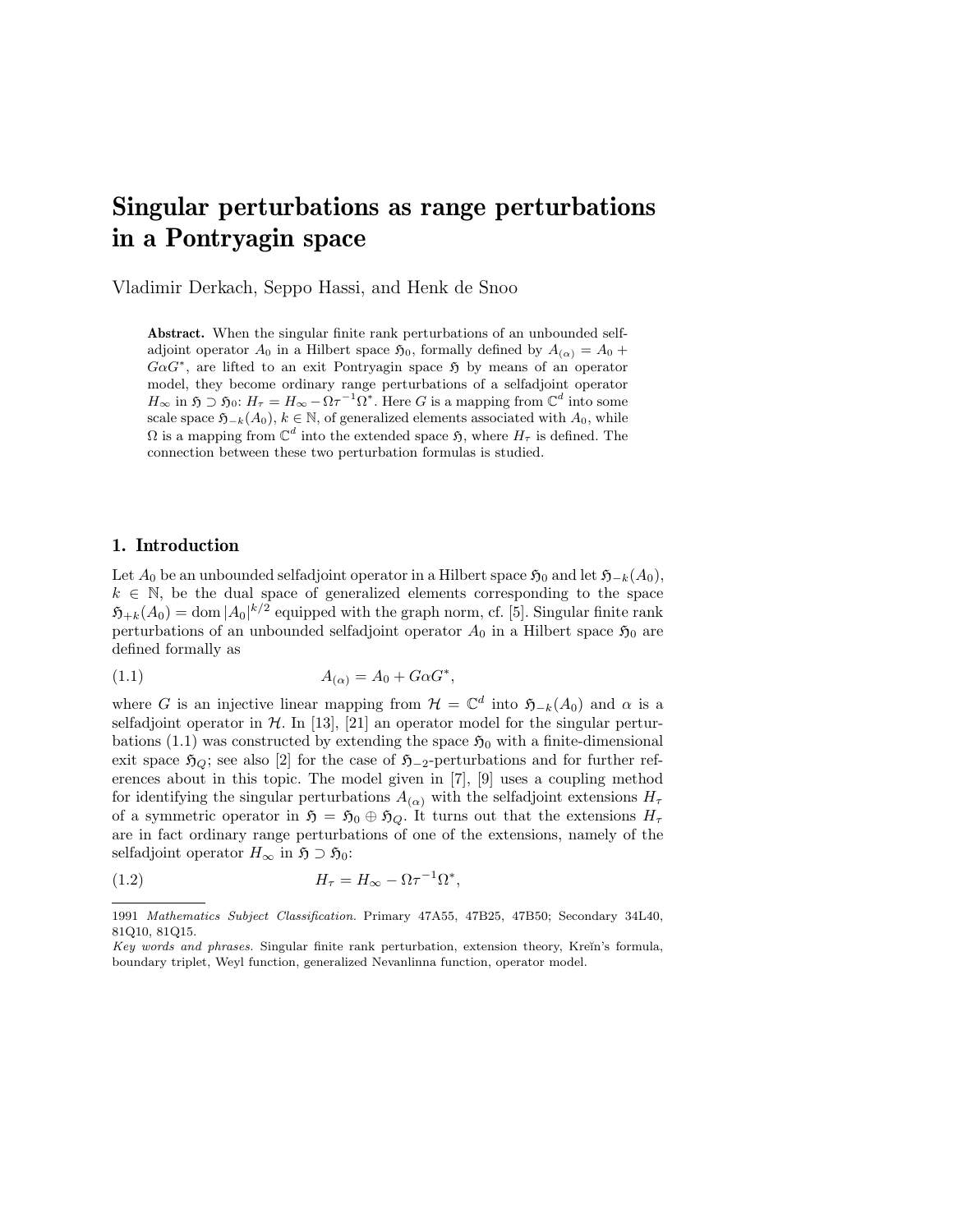where  $\Omega$  is a mapping from  $\mathcal H$  into  $\mathfrak H$  and  $\tau$  is a selfadjoint parameter in  $\mathcal H$ . The perturbations  $H_{\tau}$  in (1.2) induce a symmetric restriction S of  $H_{\infty}$  in  $\mathfrak{H}$  via

$$
\operatorname{dom} S = \{ F \in \operatorname{dom} H_{\infty} : \Omega^* F = 0 \},
$$

which, due to the assumption ran  $\Omega \subset \mathfrak{H}$ , is maximally nondensely defined in  $\mathfrak{H}$ . Therefore, among the selfadjoint extensions of S there are linear relations which are not operators. In particular, the generalized Friedrichs extension (see [15], [16]) of S is not an operator. A classification of the perturbations  $H_{\tau}$  by decomposing the selfadjoint parameter  $\tau$  into its operator and multivalued parts leads to intermediate symmetric extensions of S and their generalized Friedrichs extensions. These extensions of S turn out to be precisely those which are given by the so-called extremal boundary conditions and whose compressed resolvents to the original space  $\mathfrak{H}_0$  are canonical, i.e., coincide with a resolvent of a selfadjoint relation in  $\mathfrak{H}_0$ .

The contents of this paper are now briefly described. Section 2 contains the necessary facts concerning boundary triplets and Weyl functions in a Pontryagin space. A concise introduction to finite rank singular perturbations of a selfadjoint operator in a Hilbert space is given in Section 3. Such finite rank singular perturbations are identified with selfadjoint relations in a larger Pontryagin space. They are interpreted as range perturbations in Section 4. A connection with so-called extremal boundary conditions can be found in Section 5.

#### 2. Boundary triplets and abstract Weyl functions

Let  $\mathfrak H$  be a Pontryagin space with negative index  $\kappa$ , cf. [4]. The set of all bounded everywhere defined linear operators acting on  $\mathfrak{H}$  is denoted by [ $\mathfrak{H}$ ]. If T is a linear relation in  $\mathfrak{H}$ , then dom T, ker T, ran T, and mul T indicate the domain, kernel, range, and multivalued part of T, respectively; moreover,  $\rho(T)$  denotes the set of regular points of the linear relation  $T$ . Let  $S$  be a not necessarily densely defined closed symmetric relation in  $\mathfrak{H}$  with equal defect numbers  $d_+(S) = d_-(S) < \infty$ and let  $S^*$  be the adjoint linear relation of S, so that  $S \subset S^*$ . Recall (see [14], [6]) that a triplet  $\Pi = \{H, \Gamma_0, \Gamma_1\}$  of a Hilbert space H with dim  $\mathcal{H} = n_{\pm}(S)$  and two linear mappings  $\Gamma_j$ ,  $j=0,1$ , from  $S^*$  to  $\mathcal H$  is called a *boundary triplet* for  $S^*$ , if the mapping  $\Gamma = (\Gamma_0, \Gamma_1)^{\top} : \hat{f} \to (\Gamma_0 \hat{f}, \Gamma_1 \hat{f})^{\top}$  from  $S^*$  into  $\mathcal{H} \oplus \mathcal{H}$  is surjective and the following abstract Green's identity holds for every  $\widehat{f} = \{f, f'\}, \widehat{g} = \{g, g'\} \in S^*$ :

$$
(f', g) - (f, g') = (\Gamma_1 \hat{f}, \Gamma_0 \hat{g})_{\mathcal{H}} - (\Gamma_0 \hat{f}, \Gamma_1 \hat{g})_{\mathcal{H}} = i(\Gamma \hat{g})^* J(\Gamma \hat{f});
$$

here J stands for the block operator

$$
J = \begin{pmatrix} 0 & -iI_{\mathcal{H}} \\ iI_{\mathcal{H}} & 0 \end{pmatrix}.
$$

The adjoint  $S^*$  of every closed symmetric relation S with equal defect numbers has a boundary triplet  $\Pi = \{H, \Gamma_0, \Gamma_1\}$ . All other boundary triplets  $\Pi = \{H, \Gamma_0, \Gamma_1\}$ are related to  $\Pi$  via a J-unitary transformation  $W: \widetilde{\Gamma} = W\Gamma$ . In particular, the transposed boundary triplet  $\Pi^{\top} = \{ \mathcal{H}, \Gamma_0^{\top}, \Gamma_1^{\top} \}$ , is defined by  $\Gamma^{\top} = iJ\Gamma$ . When S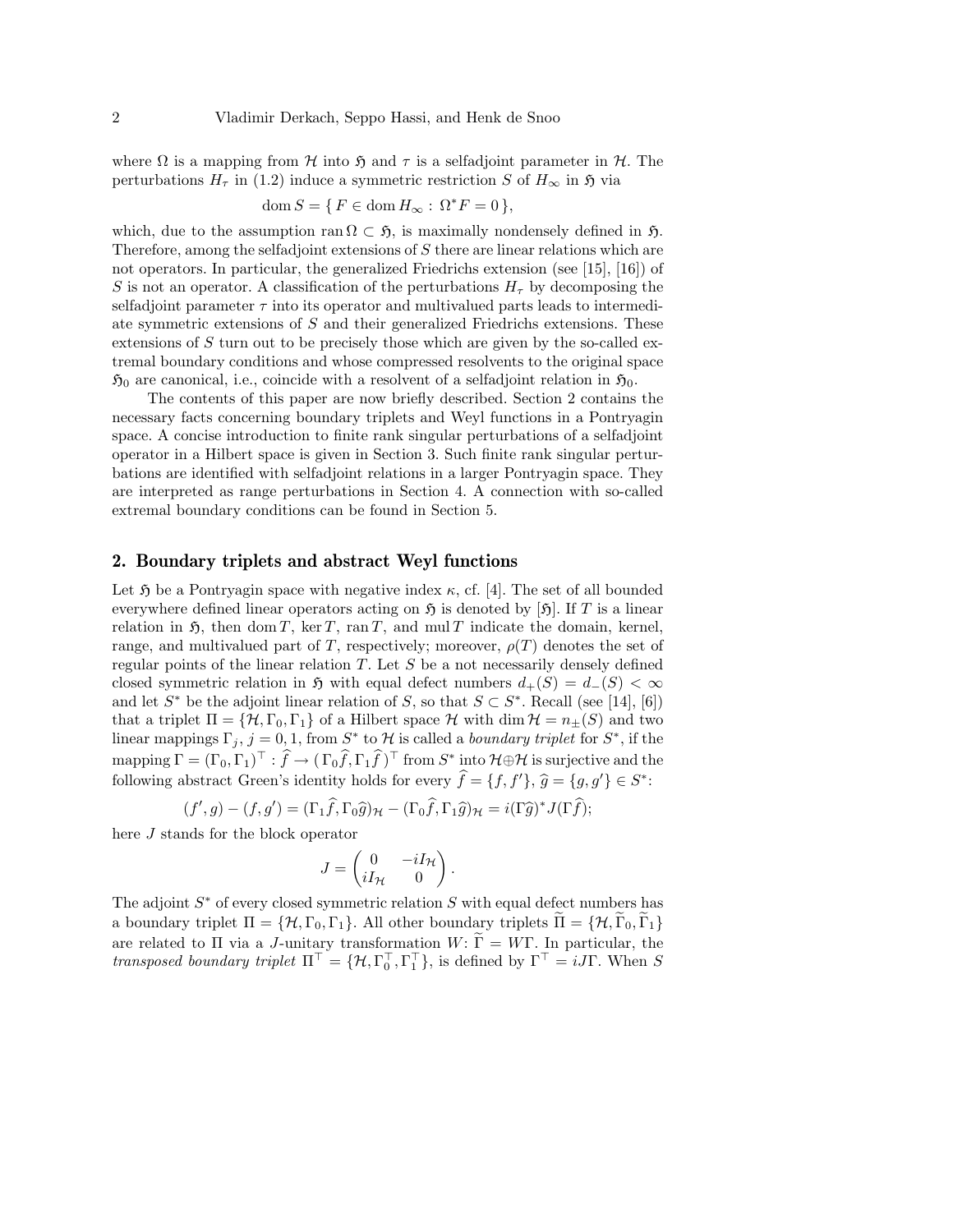is densely defined,  $S^*$  can be identified with its domain dom  $S^*$  and the boundary mappings can be interpreted as mappings from dom  $S^*$  onto  $\mathcal{H}$ .

Let  $\Pi = \{H, \Gamma_0, \Gamma_1\}$  be a boundary triplet for  $S^*$ . The mapping  $\Gamma^{\top} : \hat{f} \to$  $\{\Gamma_1\hat{f}, -\Gamma_0\hat{f}\}$  from  $S^*$  onto  $\mathcal{H}\oplus\mathcal{H}$  establishes a one-to-one correspondence between the set of all selfadjoint extensions of  $S$  and the set of all selfadjoint linear relations  $\tau$  in  $\mathcal H$  via

$$
(2.1)
$$

$$
A_{\tau} := \ker(\Gamma_0 + \tau \Gamma_1) = \{ \widehat{f} \in S^* : \{ \Gamma_1 \widehat{f}, -\Gamma_0 \widehat{f} \} \in \tau \} = \{ \widehat{f} \in S^* : \Gamma^{\top} \widehat{f} \in \tau \}.
$$

When the parameter  $\tau$  is an operator in H the equation (2.1) takes the form

(2.2) 
$$
\Gamma_0 \hat{f} + \tau \Gamma_1 \hat{f} = 0, \quad \hat{f} \in S^*.
$$

The identity  $\tau = \infty$  is to be interpreted as  $\tau^{-1} = 0$  or, more precisely, by using graph notation as  $\tau = \{0, I_H\}$ ; in this case the equation in (2.2) takes the form  $\Gamma_1 \hat{f} = 0$ . More generally, there is a similar interpretation, when  $\tau$  is decomposed orthogonally in terms of its operator part and multivalued part. To each boundary triplet  $\Pi$  one may naturally associate two selfadjoint extensions of S by  $A_0 =$ ker  $\Gamma_0$ ,  $A_1 (= A_{\infty}) = \ker \Gamma_1$ , corresponding to the linear relations  $\tau = 0$  and  $\tau = \infty$  via (2.1).

Let  $\mathfrak{N}_{\lambda}(S^*) = \ker (S^* - \lambda), \lambda \in \widehat{\rho}(S)$ , be the defect subspace of S and let  $\widehat{\mathfrak{N}}_{\lambda}(S^*) := \{ \{f_{\lambda}, \lambda f_{\lambda}\} : f_{\lambda} \in \mathfrak{N}_{\lambda}(S^*) \};$  here the notations  $\mathfrak{N}_{\lambda}$  and  $\widehat{\mathfrak{N}}_{\lambda}$  are used when the context is clear. Every boundary triplet Π gives rise to two operator functions defined for  $\lambda \in \rho(A_0) \neq \emptyset$  by the formulas

(2.3) 
$$
\gamma(\lambda) = p_1(\Gamma_0 \upharpoonright \widehat{\mathfrak{N}}_{\lambda})^{-1} (\in [\mathcal{H}, \mathfrak{N}_{\lambda}]), \quad M(\lambda) = \Gamma_1(\Gamma_0 \upharpoonright \widehat{\mathfrak{N}}_{\lambda})^{-1} (\in [\mathcal{H}]).
$$

Here  $p_1$  denotes the orthogonal projection onto the first component of  $\mathcal{H} \oplus \mathcal{H}$ . The functions  $\gamma$  and M in (2.3) are holomorphic on  $\rho(A_0)$  and they are called the  $\gamma$ -field and the Weyl function of S corresponding to the boundary triplet  $\Pi$ , respectively; cf. [6], [11]. The function M is also the  $Q$ -function of the pair  $(S, A_0)$  in the sense of [19]). The  $\gamma$ -field  $\gamma^{\top}$  and the abstract Weyl function  $M^{\top}$  corresponding to the transposed boundary triplet  $\Pi^{\top}$  are related to  $\gamma$  and M via

$$
\gamma^{\top}(\lambda) = \gamma(\lambda)M(\lambda)^{-1}, \quad M(\lambda)^{\top} = -M(\lambda)^{-1}, \quad \lambda \in \rho(A_1) \ (\neq \emptyset).
$$

When  $\mathfrak H$  is a Hilbert space, a Weyl function M of S belongs to the class of Nevanlinna functions, that is, M is holomorphic in the upper halfplane  $\mathbb{C}_+$ , Im  $M(\lambda) \geq 0$  for all  $\lambda \in \mathbb{C}_+$ , and M satisfies the symmetry condition  $M(\lambda)^* =$  $M(\lambda)$  for  $\lambda \in \mathbb{C}_+ \cup \mathbb{C}_-$ . In the case where  $\mathfrak{H}$  is a Pontryagin space of negative index  $\kappa$ , the Weyl function M of S belongs to the class  $\mathbf{N}_k$ ,  $k \leq \kappa$ , of generalized Nevanlinna functions which are meromorphic on  $\mathbb{C}_+ \cup \mathbb{C}_-$ , satisfy  $M(\lambda)^* = M(\overline{\lambda})$ , and for which the kernel

$$
\mathsf{N}_M(\lambda,\mu)=\frac{M(\lambda)-M(\bar\mu)}{\lambda-\bar\mu},\quad \mathsf{N}_M(\lambda,\bar\lambda)=\frac{d}{d\lambda}M(\lambda),\quad \lambda,\mu\in\mathbb{C}_+,
$$

has k negative squares [19]. If S is simple, that is,

$$
\mathfrak{H} = \overline{\operatorname{span}} \{ \mathfrak{N}_{\lambda}(S^*) : \lambda \in \rho(A_0) \, (\neq \emptyset) \},
$$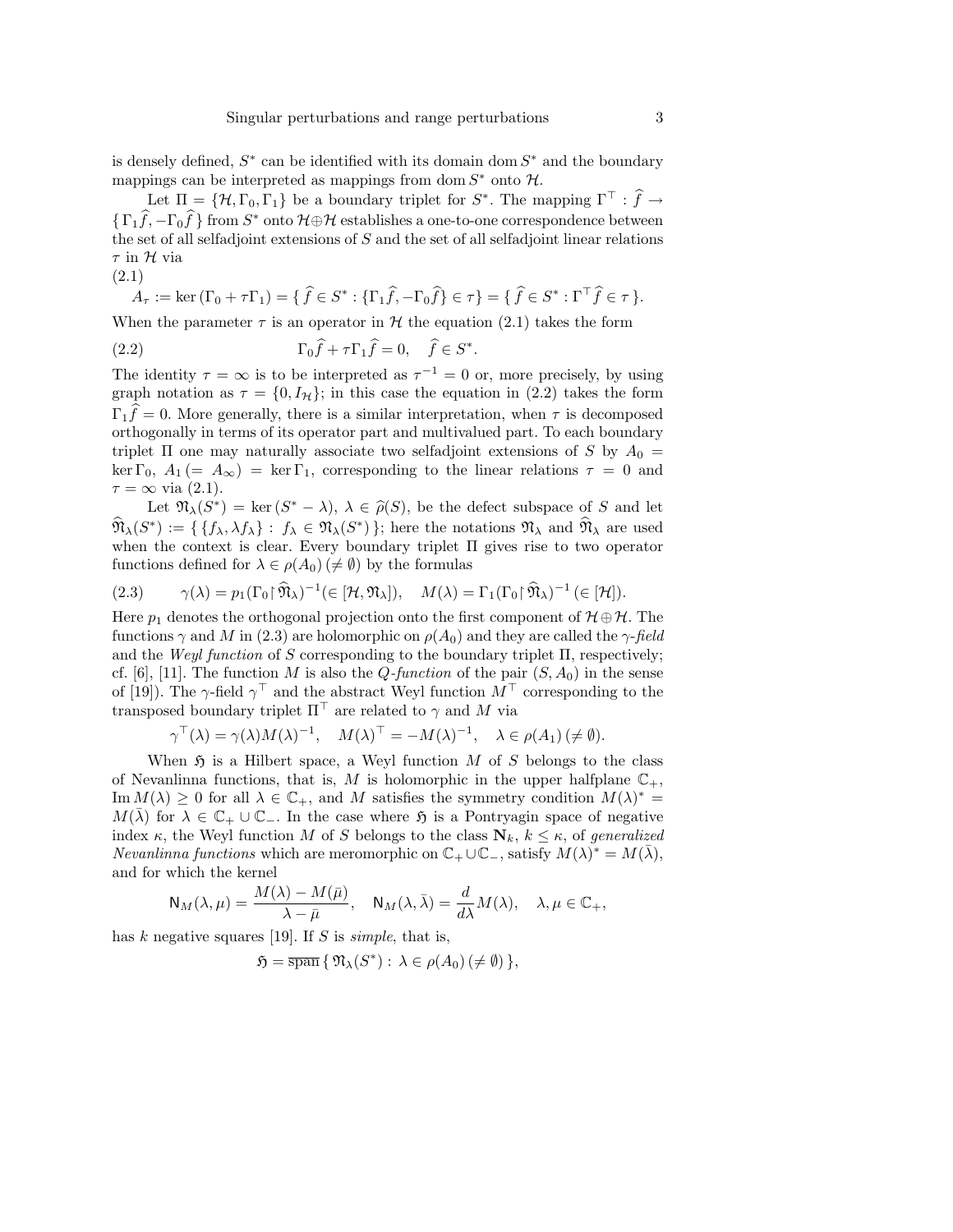then  $S$  is an operator without eigenvalues. In this case the Weyl function  $M$  belongs to the class  $\mathbf{N}_{\kappa}$ , i.e.  $k = \kappa$ , and the domain of holomorphy  $\rho(M)$  of M coincides with the resolvent set  $\rho(A_0)$ .

The resolvent of the extension  $A_{\tau}$  and its spectrum  $\sigma(A_{\tau})$  can be expressed in terms of  $\tau$  and the Weyl function M via Kreĭn's formula. In the terminology of boundary triplets the result can be formulated as follows, see [10], [11], [6].

**Proposition 2.1.** Let S be a closed symmetric relation in the Pontryagin space  $\mathfrak{H}$ with equal defect numbers  $(d, d)$ ,  $d < \infty$ , let  $\Pi = \{H, \Gamma_0, \Gamma_1\}$  be a boundary triplet for  $S^*$  with the Weyl function M, let  $\tau$  be a linear relation in H connected with  $A_{\tau}$  via (2.1). Then the resolvent of  $A_{\tau}$  is given by

$$
(A_{\tau} - \lambda)^{-1} = (A_0 - \lambda)^{-1} - \gamma(\lambda)(\tau^{-1} + M(\lambda))^{-1}\gamma(\bar{\lambda})^*, \quad \lambda \in \rho(A_{\tau}) \cap \rho(A_0).
$$

Moreover, for every  $\lambda \in \rho(A_0)$  the following equivalences hold:

- (i)  $\lambda \in \rho(A_{\tau})$  if and only if  $\tau^{-1} + M(\lambda)$  is invertible;
- (ii)  $\lambda \in \sigma_p(A_\tau)$  if and only if ker  $(\tau^{-1} + M(\lambda))$  is nontrivial.

Similarly, for a (generalized) Nevanlinna family  $\tilde{\tau}(\lambda)$  the function

$$
(A_0 - \lambda)^{-1} - \gamma(\lambda)(\widetilde{\tau}(\lambda) + M(\lambda))^{-1} \gamma(\overline{\lambda})^*,
$$

is the compressed resolvent of an exit space extension of S in a Hilbert (or a Pontryagin) space, cf. [19], [22], [10], [6].

#### 3. A model for singular perturbations

In a number of papers singular rank one perturbations of  $A_0$  generated by  $\omega \in$  $\mathfrak{H}_{-2n-2}$  have been studied by means of exit space extensions of a symmetric operator S connected with  $A_0$ , see [21], [12], [13], [20]. In this section the main ingredients for constructing a model for *finite rank singular perturbations* of  $A_0$ generated by G with ran  $G \subset \mathfrak{H}_{-2n-j}$ ,  $j = 1, 2$ , are given. This model was established in [7] and further used in [9], see also [8] for a special case. The model uses a coupling of two symmetric operators and it is motivated by a perturbation result concerning the extending inner product space  $\mathfrak{H} \supset \mathfrak{H}_0$ : the resolvents associated with the perturbations of  $A_0$  should be finite rank perturbations of the resolvent generated in  $\mathfrak{H}$  by  $(A_0 - \lambda)^{-1}$  (see Theorem 3.1).

#### 3.1. Some operators associated with matrix polynomials

Let q be a monic  $d \times d$  matrix polynomial of the form

(3.1) 
$$
q(\lambda) = I_{\mathcal{H}} \lambda^n + q_{n-1} \lambda^{n-1} + \cdots + q_1 \lambda + q_0,
$$

and let r be a selfadjoint  $d \times d$  matrix polynomial of the form (3.2)  $r(\lambda) = r_{2n-1}\lambda^{2n-1} + r_{2n-2}\lambda^{2n-2} + \cdots + r_1\lambda + r_0, \quad r_j = r_j^*$  $j^*$ ,  $j = 0, \ldots, 2n - 1$ .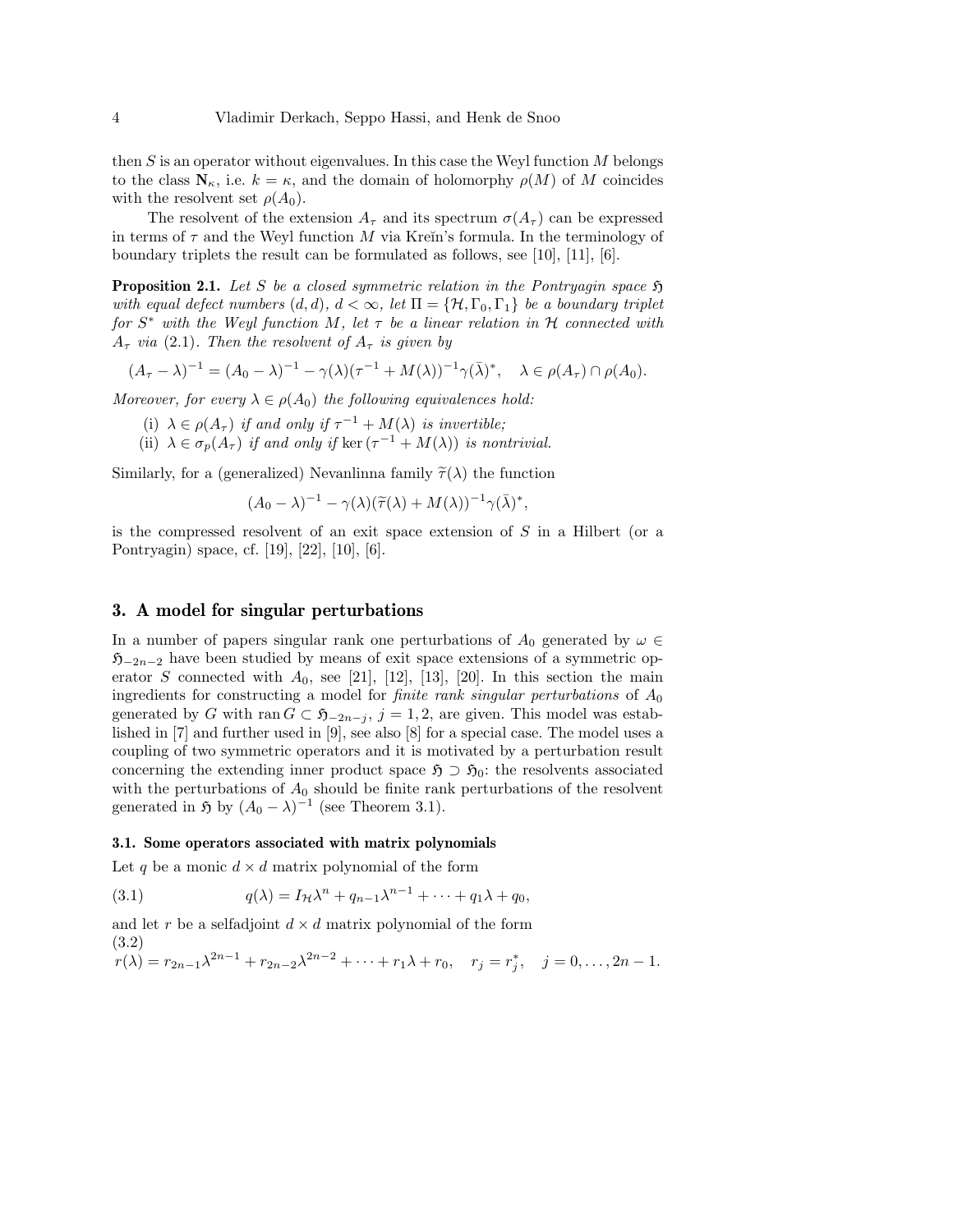Observe, that the function  $Q$  in

(3.3) 
$$
Q(\lambda) = \begin{pmatrix} 0 & q(\lambda) \\ q^{\sharp}(\lambda) & r(\lambda) \end{pmatrix},
$$

is a  $2d \times 2d$  matrix polynomial whose leading coefficient is, in general, noninvertible. In fact, Q is a strict generalized matrix Nevanlinna function whose Nevanlinna kernel has dn negative (and dn positive) squares.

Associated with the matrix polynomial q there are  $n \times n$  block matrices  $\mathcal{B}_q$ and  $\mathcal{C}_q$  defined by

$$
\mathcal{B}_q = \begin{pmatrix} q_1 & q_2 & \dots & q_{n-1} & I_{\mathcal{H}} \\ q_2 & \dots & q_{n-1} & I_{\mathcal{H}} & 0 \\ \vdots & \vdots & \ddots & 0 & 0 \\ q_{n-1} & I_{\mathcal{H}} & \dots & \vdots & \vdots \\ I_{\mathcal{H}} & 0 & 0 & \dots & 0 \end{pmatrix}
$$

and

$$
\mathcal{C}_q = \begin{pmatrix} 0 & I_{\mathcal{H}} & 0 & \dots & 0 \\ 0 & 0 & I_{\mathcal{H}} & & \vdots \\ \vdots & \vdots & \ddots & \ddots & 0 \\ 0 & 0 & \dots & 0 & I_{\mathcal{H}} \\ -q_0 & -q_1 & \dots & -q_{n-2} & -q_{n-1} \end{pmatrix}.
$$

Moreover, the following block matrices are needed (3.4)

$$
\mathcal{B} = \begin{pmatrix} 0 & \mathcal{B}_q \\ \mathcal{B}_{q^\sharp} & \mathcal{B}_r \end{pmatrix}, \quad \mathcal{C} = \begin{pmatrix} \mathcal{C}_{q^\sharp} & \mathcal{C}_{12} \\ 0 & \mathcal{C}_q \end{pmatrix}, \quad \mathcal{B}_r = (r_{j+k+1})_{j,k=0}^{n-1}, \quad \mathcal{C}_{12} = \mathcal{B}_{q^\sharp}^{-1} \mathcal{D},
$$

where

$$
\mathcal{D} = \begin{pmatrix} r_n \\ r_{n+1} \\ \vdots \\ r_{2n-1} \end{pmatrix} (q_0, q_1, \dots, q_{n-1}) - \begin{pmatrix} I_{\mathcal{H}} \\ 0 \\ \vdots \\ 0 \end{pmatrix} (r_0, r_1, \dots, r_{n-1}).
$$

In addition, the following vectors depending on  $\lambda \in \mathbb{C}$  are used:

$$
\Lambda = (I_{\mathcal{H}}, \lambda I_{\mathcal{H}}, \dots, \lambda^{n-1} I_{\mathcal{H}}),
$$

$$
\Lambda_1 = \lambda^n \Lambda \widetilde{\mathcal{B}}_{(r)} \mathcal{B}_q^{-1}, \quad \widetilde{\mathcal{B}}_{(r)} = \begin{pmatrix} r_{n+1} & \cdots & r_{2n-1} & 0 \\ \vdots & \cdots & 0 & 0 \\ r_{2n-1} & \cdots & \cdots & \vdots \\ 0 & 0 & \cdots & 0 \end{pmatrix}.
$$

The main objective here is the matrix polynomial  $Q$  defined in  $(3.3)$ . It determines the structure of the exit space  $\mathfrak{H}_Q = \mathcal{H}^n \oplus \mathcal{H}^n (= \mathbb{C}^{2dn})$  used for constructing the model for singular perturbations. The inner product in  $\mathfrak{H}_Q$  is defined by the block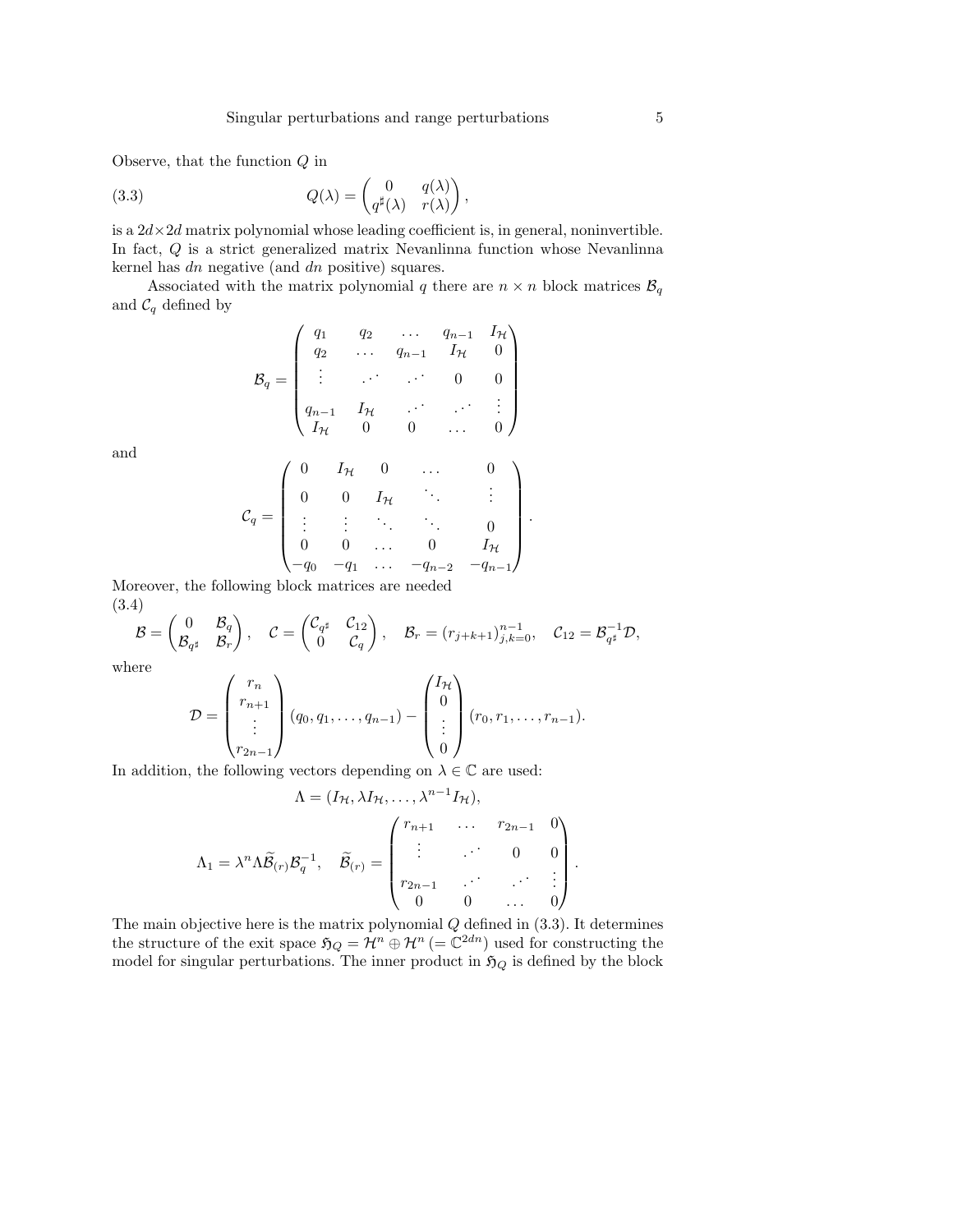matrix B via  $\langle \cdot, \cdot \rangle_{\mathfrak{H}_Q} = (\mathcal{B} \cdot, \cdot)$  in which case the companion type operator C in (3.4) becomes selfadjoint in  $\mathfrak{H}_Q$ . The restriction of C to the subspace

(3.5) 
$$
\text{dom } S_Q = \left\{ F = \begin{pmatrix} f \\ \tilde{f} \end{pmatrix} \in \mathfrak{H}_Q : f_1 = \tilde{f}_1 = 0 \right\}
$$

defines a closed simple symmetric operator  $S_Q$  in  $\mathfrak{H}_Q$  with defect numbers  $(2d, 2d)$ . It is maximally nondensely defined and a straighforward calculation shows that its adjoint  $S_Q^*$  (a linear relation in  $\mathfrak{H}_Q$ ) is given by

$$
{S_Q}^* = \left\{ \widehat{F} = \left\{ F, CF + \mathcal{B}^{-1} \left( \begin{matrix} \varphi \otimes e_1 \\ \widetilde{\varphi} \otimes e_1 \end{matrix} \right) \right\} : \ F \in \mathfrak{H}_Q, \ \varphi, \widetilde{\varphi} \in \mathcal{H} \right\}.
$$

It is possible to associate a boundary triplet  $\Pi_Q = \{ \mathcal{H} \oplus \mathcal{H}, \Gamma_0^Q, \Gamma_1^Q \}$  with  $S_Q^*$  by defining the boundary mappings on  $S^*_{Q}$  via

$$
\Gamma_0^Q \widehat{F} = \begin{pmatrix} f_1 \\ \widetilde{f}_1 \end{pmatrix}, \quad \Gamma_1^Q \widehat{F} = \begin{pmatrix} \varphi \\ \widetilde{\varphi} \end{pmatrix}, \quad \widehat{F} \in S_Q^*.
$$

In this case the Weyl function of  $S_Q$  associated with the boundary triplet  $\Pi_Q$ coincides with the matrix polynomial Q, cf. [7].

#### 3.2. A perturbation result for the resolvents

Let G be a linear mapping from  $\mathcal{H} = \mathbb{C}^d$  into the scale space  $\mathfrak{H}_{-2n-1}$  generated by the selfadjoint operator  $A_0$  and let  $\widetilde{A}_0$  be the  $[\mathfrak{H}_{-2n+1}, \mathfrak{H}_{-2n-1}]$ -continuation of A<sub>0</sub>. The adjoint operator  $G^*$  maps  $\mathfrak{H}_{2n+1}$  into H. The case where G is a mapping into  $\mathfrak{H}_{-2n}$  is similar to the present case; it can be found in [9]. Observe, that if ran  $G \cap \mathfrak{H}_{-2} = \{0\}$ , then the restriction of  $A_0$  to

$$
\mathrm{dom}\, S_0 = \mathrm{dom}\, A_0 \cap \ker G^*
$$

gives rise to an essentially selfadjoint operator  $S_0$  whose closure coincides with  $A_0$ . Moreover, the vector  $\widetilde{R}_{\lambda} Gh = (\widetilde{A}_0 - \lambda)^{-1} Gh, h \in \mathcal{H}, \lambda \in \rho(A_0)$ , does not belong to the space  $\mathfrak{H}_0$ . However, one can give a sense to the vector  $\widetilde{R}_{\lambda}Gh$  by extending the space  $\mathfrak{H}_0$  suitably. For instance, if  $0 \in \rho(A_0)$ , then the vector

$$
\gamma(\lambda)h := \widetilde{R}_{\lambda} Gh = \widetilde{A}_0^{-1} Gh + \dots + \lambda^{n-1} \widetilde{A}_0^{-n} Gh + \lambda^n \widetilde{R}_{\lambda} \widetilde{A}_0^{-n} Gh
$$

can be considered as a vector from an extended inner product space  $\mathfrak{H}$  satisfying the condition

(3.6) 
$$
\qquad \qquad \mathfrak{H} \supset \mathrm{span} \{ \mathfrak{H}_0, \widetilde{A}_0^{-j} \mathrm{ran} \, G : j = 1, \ldots, n \}.
$$

In this space the continuation  $A_0$  of  $A_0$  generates an operator, say  $H_0$ , for which the operator function  $\gamma(\lambda)$ ,  $\lambda \in \rho(A_0)$ , can be interpreted to form its  $\gamma$ -field in the sense that

$$
\frac{\gamma(\lambda) - \gamma(\mu)}{\lambda - \mu} = (H_0 - \lambda)^{-1} \gamma(\mu), \quad \lambda, \mu \in \rho(A_0).
$$

This identity implies that

$$
\frac{d}{d\lambda}\gamma(\lambda) = (H_0 - \lambda)^{-1}\gamma(\lambda), \quad \lambda \in \rho(A_0).
$$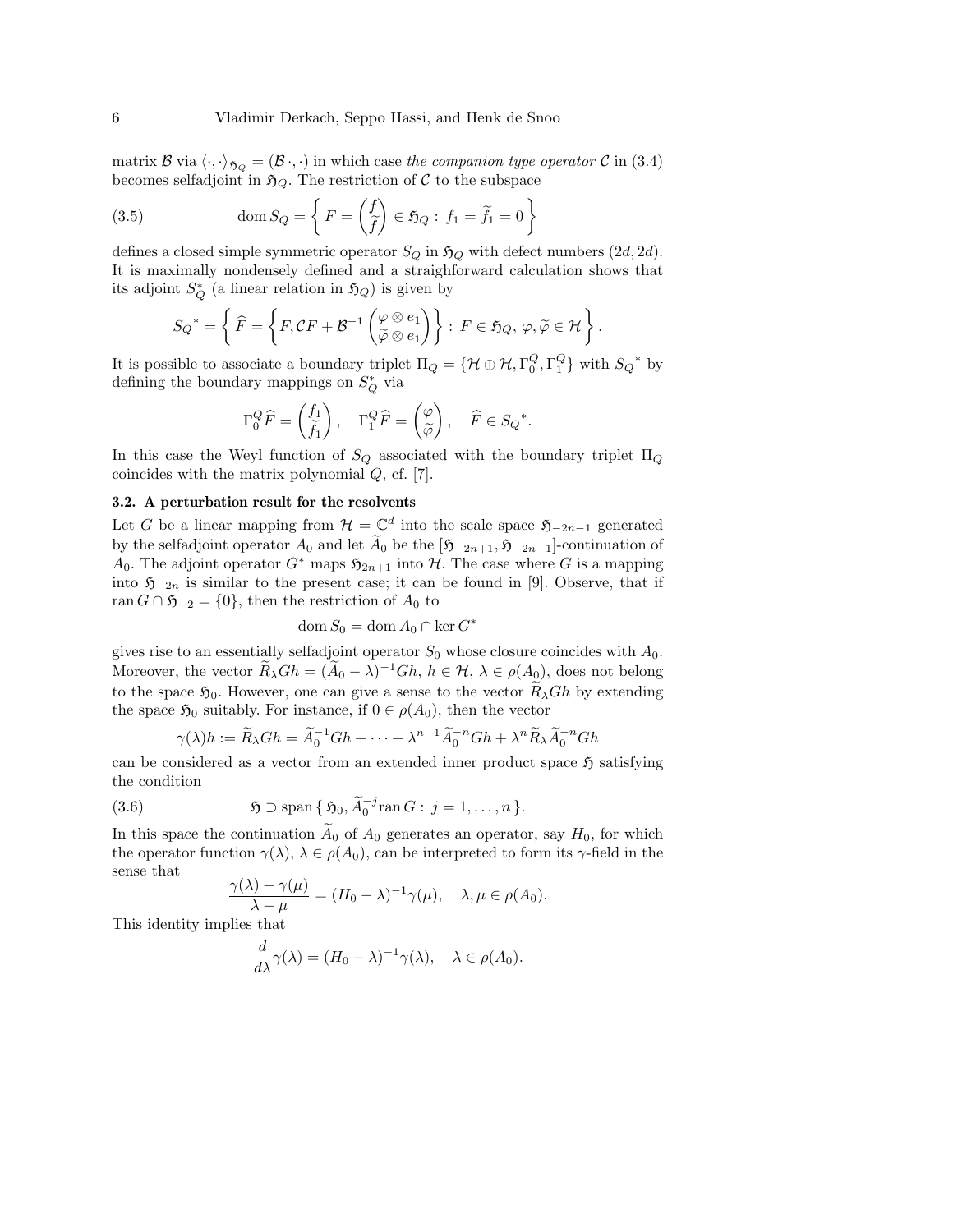The inner product  $\langle u, \varphi \rangle_{\mathfrak{H}}$  in  $\mathfrak{H}$  should coincide with the form  $(u, \varphi)$  generated by the inner product in  $\tilde{\mathfrak{H}}_0$  if the vectors  $u, \varphi$  are in duality, say,  $u \in \mathfrak{H}_{2(n-j)+1}$ ,  $\varphi \in \widetilde{A}_{0}^{-j}$  ran G. Now, for the other vectors in (3.6) it will be supposed that the conditions

(3.7) 
$$
\left\langle \widetilde{A}_0^{-j} Gh, \widetilde{A}_0^{-k} Gf \right\rangle_{\mathfrak{H}} = (t_{j+k-1}h, f)_{\mathcal{H}}, \quad j,k = 1,\ldots,n; \ h, f \in \mathcal{H},
$$

are satisfied for some operators  $t_j = t_j^* \in [\mathcal{H}], j = 1, \ldots, 2n-1$ . The next result shows that under such mild conditions on the extending space the structure of perturbed resolvents becomes completely fixed under some basic assumptions on  $H_0$ . This fact gives rise to the model presented in [7] for singular finite rank perturbations of  $A_0$ .

**Theorem 3.1.** ([9, Theorem 4.8]) Let  $0 \in \rho(A_0)$ , let ran  $G \subset \mathfrak{H}_{-2n-1}\backslash \mathfrak{H}_{-2n}$ , and let  $G_0 = \widetilde{A}_0^{-n} G$ . Moreover, assume that  $\mathfrak{H} \supset \mathfrak{H}_0$  is (an isometric image of) an inner product space satisfying  $(3.6)$ ,  $(3.7)$ , and let H and H<sub>0</sub> be selfadjoint linear relations in  $\mathfrak{H}$  such that

- (i)  $\rho(H_0) = \rho(A_0);$
- (ii)  $\gamma(\lambda)' = (H_0 \lambda)^{-1} \gamma(\lambda)$  holds for (an isometric image of)  $\gamma(\lambda) = (\tilde{A}_0 \lambda)^{-1} \gamma(\lambda)$  $\lambda)^{-1}G, \lambda \in \rho(A_0);$
- (iii)  $(H \lambda)^{-1} (H_0 \lambda)^{-1} = -\gamma(\lambda)\sigma(\lambda)\gamma(\bar{\lambda})^*, \ \lambda \in \rho(H) \cap \rho(H_0);$

for some matrix function  $\sigma(\lambda)$  holomorphic and invertible for  $\lambda \in \rho(H_0) \cap \rho(H)$ . Then  $\sigma(\lambda)^{-1}$  can be represented in the form

(3.8) 
$$
\sigma^{-1}(\lambda) = \beta + t(\lambda) + \lambda^{2n} M_0(\lambda),
$$

where  $\beta = \beta^* \in [\mathcal{H}], t(\lambda) = t_1 \lambda + \cdots + t_{2n-1} \lambda^{2n-1},$  and  $M_0(\lambda) = G_0^* \widetilde{R}_\lambda G_0$  is a Nevanlinna function in H.

In Theorem 3.1 the function  $\sigma^{-1}$  can be seen as a Weyl function (or a  $Q$ function) of an underlying symmetric operator S. The formula for  $\sigma^{-1}$  in (3.8) shows that it is a generalized Nevanlinna function and therefore in general the operator S cannot be symmetric in some Hilbert space. The model constructed in [7] for S uses a coupling method resulting in a Pontryagin space  $\mathfrak{H}$  such that S becomes symmetric in  $\mathfrak{H}$ . The construction of the model space via the coupling method is briefly recalled in the next subsection.

Note that the condition  $0 \in \rho(A_0)$ , which was assumed for simplicity, leads to the particular form of  $\sigma(\lambda)^{-1}$  in (3.8). Other invertibility conditions on  $A_0$  lead to the more general form of  $\sigma(\lambda)^{-1}$  in (3.9).

#### 3.3. The model

Let  $S_0$  be a closed symmetric operator in a Hilbert space  $\mathfrak{H}_0$  with defect numbers  $(d, d)$  and the Weyl function  $M_0$ . Let  $S_Q$  be the symmetric operator in the Pontryagin space  $\mathfrak{H}_Q = \mathbb{C}^{dn} \oplus \mathbb{C}^{dn}$  defined as the restriction of C to (3.5). The next theorem (cf.  $[7]$ ) gives a symmetric linear relation S in the Pontryagin space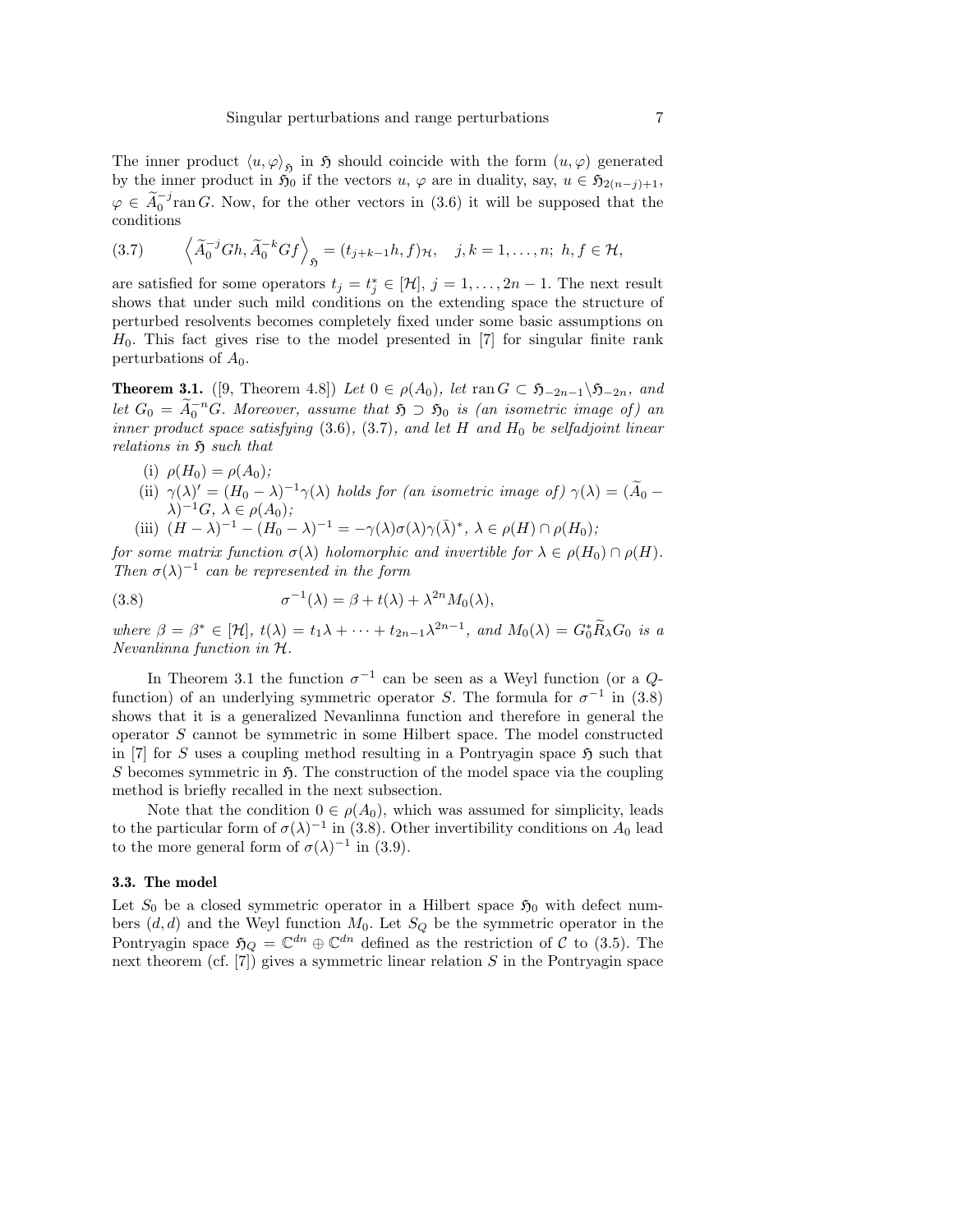$\mathfrak{H} = \mathfrak{H}_0 \oplus \mathfrak{H}_Q = \mathfrak{H} \oplus (\mathbb{C}^{dn} \oplus \mathbb{C}^{dn})$  as a coupling of the operators  $S_0$  and  $S_Q$ , such that the following function is a Weyl function for  $S$ :

(3.9) 
$$
M(\lambda) = r(\lambda) + q^{\sharp}(\lambda)M_0(\lambda)q(\lambda).
$$

Here the matrix polynomials q and r are as in  $(3.1)$  and  $(3.2)$ .

**Theorem 3.2.** ([7, Theorem 4.2]) Let  $S_0$  be a closed symmetric operator in the Hilbert space  $\mathfrak{H}_0$  and let  $\Pi^0 = {\mathcal{H}, \Gamma_0^0, \Gamma_1^0}$  be a boundary triplet for  $S_0^*$  with the Weyl function  $M_0$  and the  $\gamma$ -field  $\gamma_0$ . Let q, r, and Q are the same as in (3.1),  $(3.2)$ , and  $(3.3)$ , respectively. Then:

(i) The linear relation

$$
S = \left\{ \left\{ \begin{pmatrix} f_0 \\ f \\ \tilde{f} \end{pmatrix}, \begin{pmatrix} f'_0 \\ c \begin{pmatrix} f \\ \tilde{f} \end{pmatrix} + \mathcal{B}^{-1} \begin{pmatrix} \Gamma_0^0 \hat{f}_0 \otimes e_1 \\ 0 \end{pmatrix} \right) \right\} : \begin{pmatrix} \hat{f}_0 = \{f_0, f'_0\} \in S_0^* \\ f_1 \tilde{f} \in \mathbb{C}^{dn} \\ f_1 = \Gamma_1^0 \hat{f}_0, \tilde{f}_1 = 0 \end{pmatrix} \right\}
$$

is closed and symmetric in  $\mathfrak{H}_0 \oplus \mathfrak{H}_Q$  and has defect numbers  $(d, d)$ . (ii) The adjoint  $S^*$  is given by

$$
S^* = \left\{ \left\{ \begin{pmatrix} f_0 \\ f \\ \tilde{f} \end{pmatrix}, \begin{pmatrix} f'_0 \\ c \begin{pmatrix} f \\ \tilde{f} \end{pmatrix} + \mathcal{B}^{-1} \begin{pmatrix} \Gamma_0^0 \hat{f}_0 \otimes e_1 \\ \tilde{\varphi} \otimes e_1 \end{pmatrix} \right) \right\} : \begin{pmatrix} \hat{f}_0 = \{f_0, f'_0\} \in S_0^* \\ f, \tilde{f} \in \mathbb{C}^{dn}, \tilde{\varphi} \in \mathbb{C}^d \\ f_1 = \Gamma_1^0 \hat{f}_0 \end{pmatrix}.
$$

(iii) A boundary triplet  $\Pi = \{ \mathcal{H}, \Gamma_0, \Gamma_1 \}$  for  $S^*$  is determined by

$$
\Gamma_0(\widehat{f}_0 \oplus \widehat{F}) = \widetilde{f}_1, \quad \Gamma_1(\widehat{f}_0 \oplus \widehat{F}) = \widetilde{\varphi}, \quad \widehat{f}_0 \oplus \widehat{F} \in S^*.
$$

(iv) The corresponding Weyl function M is of the form (3.9) and the  $\gamma$ -field  $\gamma$ is given by

(3.10) 
$$
\gamma(\lambda)h = \gamma_0(\lambda)q(\lambda)h \oplus ((\Lambda^\top M_0(\lambda)q(\lambda) + \Lambda_1^\top)h + \Lambda^\top h), \quad h \in \mathcal{H}.
$$

If the operator  $S_0$  is densely defined in  $\mathfrak{H}_0$ , then S is an operator. When  $r = 0$ the formulas for  $S$  and  $S^*$  in Theorem 3.2 can be simplified and the Weyl function takes the factorized form

$$
M(\lambda) = q^{\sharp}(\lambda) M_0(\lambda) q(\lambda).
$$

#### 3.4. Selfadjoint extensions of the model operator

The selfadjoint extensions of the model operator S can be parametrized by the selfadjoint relations  $\tau$  in the parameter space H via  $H_{\tau} = \ker (\Gamma_0 + \tau \Gamma_1)$ . *i*From Theorem 3.2 one obtains the following explicit expressions for  $H_{\tau}$ , cf. [9].

**Proposition 3.3.** Let the assumptions be as in Theorem 3.2, and let  $\gamma$  and M be given by  $(3.10)$  and  $(3.9)$ , respectively. Then: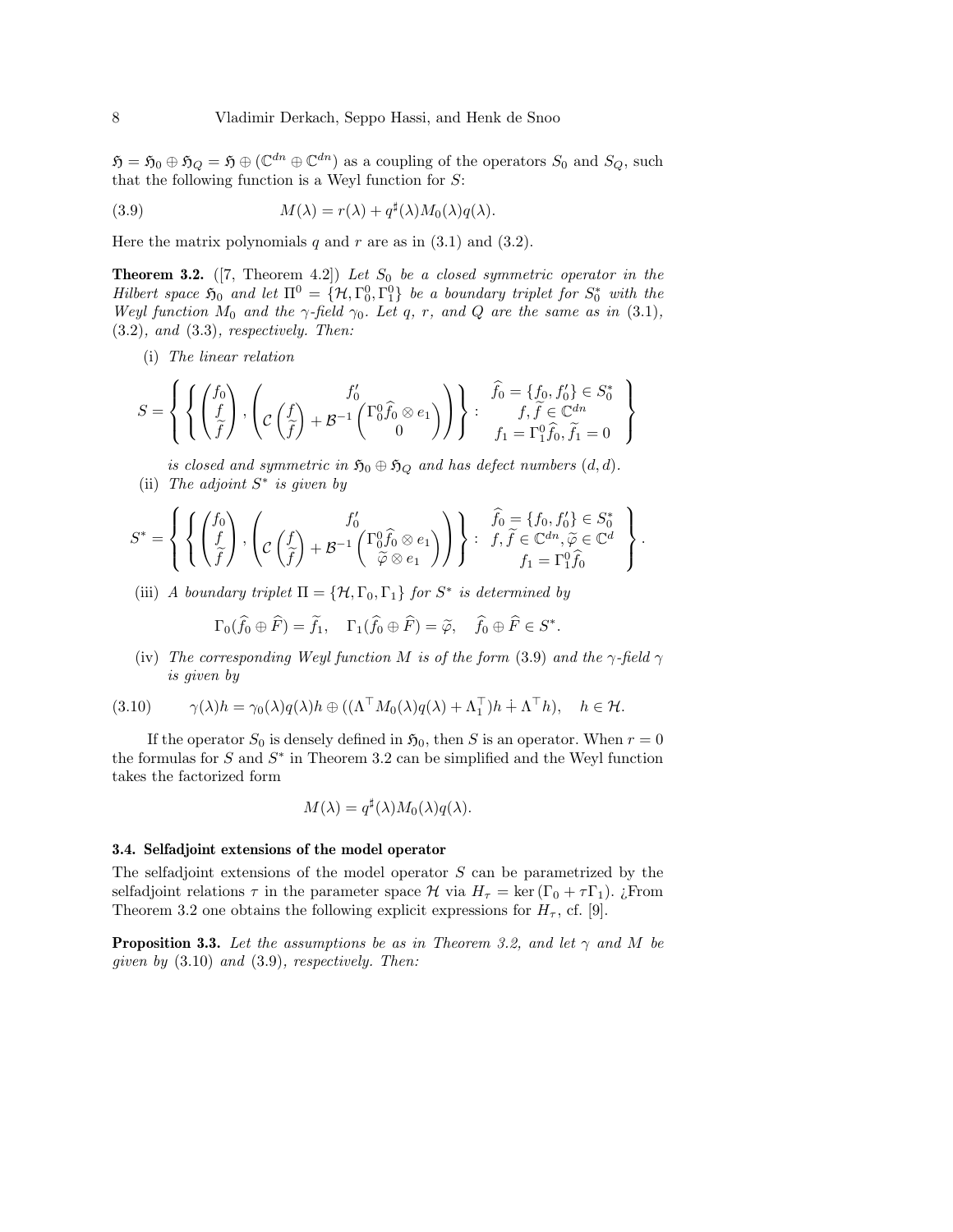(i) The selfadjoint extensions  $H_{\tau}$  of S in  $\mathfrak{H} = \mathfrak{H}_0 \oplus \mathfrak{H}_Q$  are in a one-to-one correspondence with the selfadjoint relations  $\tau$  in  $\mathcal H$  via

$$
H_{\tau} = \left\{ \left\{ \begin{pmatrix} f_0 \\ f \\ \tilde{f} \end{pmatrix}, \begin{pmatrix} f'_0 \\ c \left( \tilde{f} \right) + \mathcal{B}^{-1} \begin{pmatrix} \Gamma_0^0 \hat{f}_0 \otimes e_1 \\ \tilde{\varphi} \otimes e_1 \end{pmatrix} \end{pmatrix} \right\} : \begin{pmatrix} \widehat{f}_0 = \{f_0, f'_0\} \in S_0^* \\ f, \widetilde{f} \in \mathbb{C}^{dn} \\ f_1 = \Gamma_1^0 \widehat{f}_0, \widetilde{f}_1 + \tau \widetilde{\varphi} = 0 \end{pmatrix} \right\}
$$

(ii) For every  $\lambda \in \rho(H_{\tau}) \cap \rho(H_0)$  the resolvent  $(H_{\tau} - \lambda)^{-1}$  satisfies the relation

(3.11) 
$$
(H_{\tau} - \lambda)^{-1} = (H_0 - \lambda)^{-1} - \gamma(\lambda)(\tau^{-1} + M(\lambda))^{-1}\gamma(\bar{\lambda})
$$

(iii) For every  $\lambda \in \rho(H_0)$  the following equivalences hold:

$$
\lambda \in \sigma_p(H_\tau) \Leftrightarrow 0 \in \sigma_p(\tau^{-1} + M(\lambda)),
$$
  

$$
\lambda \in \rho(H_\tau) \Leftrightarrow 0 \in \rho(\tau^{-1} + M(\lambda)).
$$

*Proof.* (i) The condition  $\hat{f}_0 \oplus \hat{F} \in \text{ker}(\Gamma_0 + \tau \Gamma_1)$  means that  $\{\tilde{\varphi}, \tilde{f}_1\} \in -\tau$ , or equivalently, that  $\tilde{f}_1 + \tau \tilde{\varphi} = 0$ , see (iii) of Theorem 3.2. The representation of  $H_{\tau}$ is now obtained from the formula for  $S^*$  in Theorem 3.2.

(ii) The form of the resolvent of  $H<sub>\tau</sub>$  is obtained by applying Proposition 2.1 to the data in Theorem 3.2.

(iii) This statement is immediate from Proposition 2.1.

The operator  $S_0$  in Theorem 3.2 is allowed to be nondensely defined in the original Hilbert space  $\mathfrak{H}_0$ . If  $S_0$  is densely defined in  $\mathfrak{H}_0$  then S is an operator in the model Pontryagin space  $\mathfrak{H}_0 \oplus \mathfrak{H}_\mathcal{O}$ . However, even in this case the model operator S is not densely defined in  $\mathfrak{H}_0 \oplus \mathfrak{H}_Q$ . Therefore, among the selfadjoint extensions of S there are linear relations which are not operators. In fact, the following result holds.

**Proposition 3.4.** The multivalued parts of S and  $H<sub>\tau</sub>$  are given by

(3.12) 
$$
\text{mul } S = \left\{ \left( g^{-1} \begin{pmatrix} f_0' \\ \beta \widehat{f}_0 \otimes e_1 \\ 0 \end{pmatrix} \right) : \widehat{f}_0 = \{0, f_0'\} \in A_1 \right\},
$$

(3.13) 
$$
\operatorname{mul} H_{\tau} = \left\{ \left( \mathcal{B}^{-1} \begin{pmatrix} f_0' \\ \mathcal{B}^{-1} \begin{pmatrix} \Gamma_0^0 \widehat{f}_0 \otimes e_1 \\ \widetilde{\varphi} \otimes e_1 \end{pmatrix} \end{pmatrix} : \widehat{f}_0 = \{0, f_0'\} \in A_1, \, \widetilde{\varphi} \in \ker \tau \right\}.
$$

and the equalities

(3.14) dim mul  $S = \dim \text{mul } A_1$ , dim mul  $H_{\tau} = \dim \text{mul } A_1 + \dim \text{ker } \tau$ 

hold. In particular,  $H_{\tau}$  is an operator in  $\mathfrak H$  if and only if  $A_1 = \ker \Gamma_1^0$  is an operator in  $\mathfrak{H}_0$  and ker  $\tau = \{0\}$ . Moreover,  $H_0$  is the unique selfadjoint extension  $H_{\tau}$  of S for which the equality  $\text{mul } H_{\tau} = \text{mul } S^*$  holds, and it has the representation

(3.15) H<sup>0</sup> = S + ( ˆ {0} ⊕ mul S ∗ ),

where  $\hat{+}$  stands for the componentwise sum of the graphs.

.

 $\Box$ 

∗ .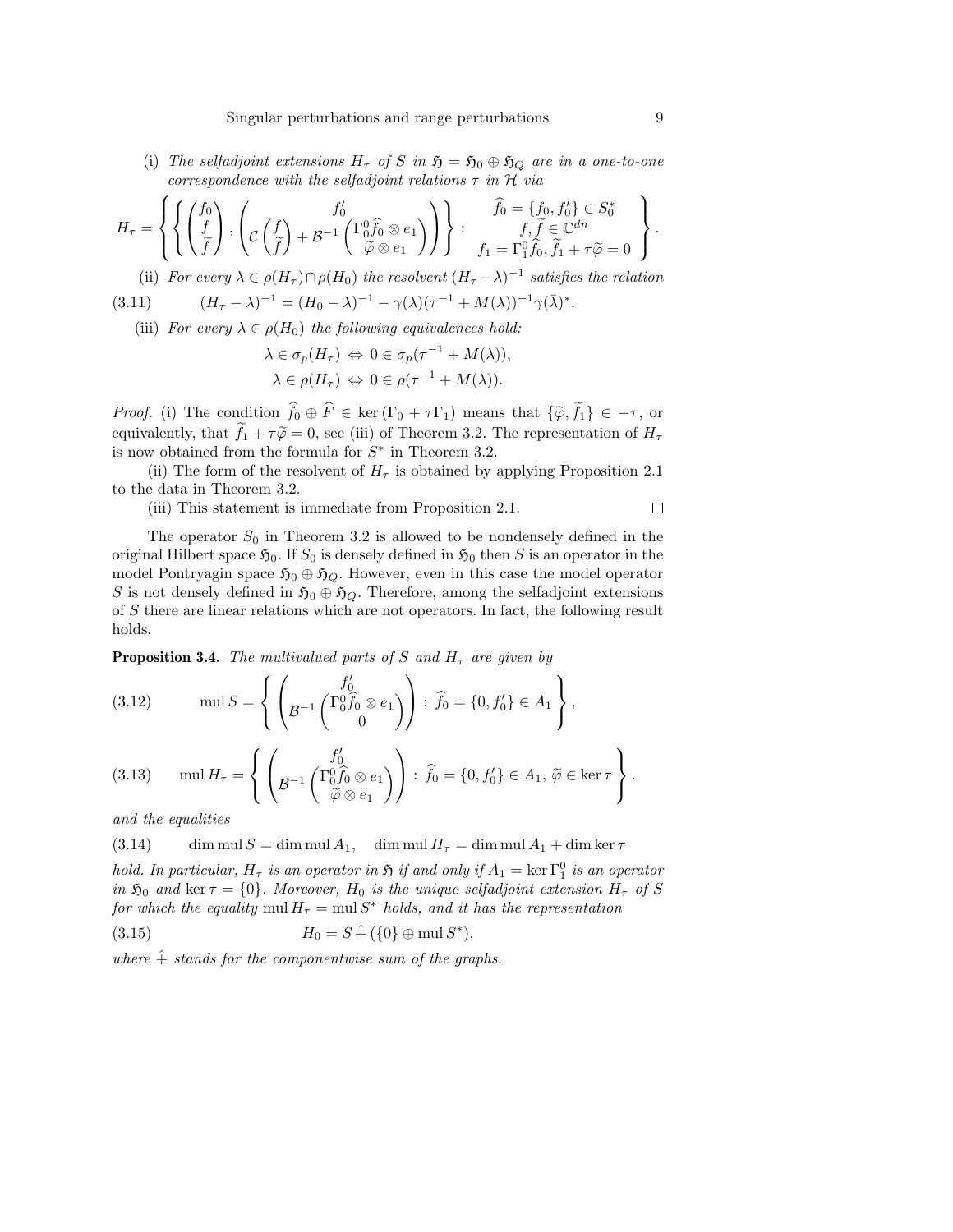*Proof.* The form of mul  $H<sub>\tau</sub>$  is straighforward to check by using the formulas for the selfadjoint extensions  $H_{\tau}$  in Proposition 3.3. By letting  $\tilde{\varphi} = 0$  in (3.13) one obtains the description  $(3.12)$  for mul S. The equalities  $(3.14)$  follow from  $(3.12)$ and (3.13).

Moreover, by comparing  $\text{mul } H_{\tau}$  with the multivalued part of the adjoint relation  $S^*$  (see [7]) one concludes that the condition mul  $H_\tau = \text{mul } S^*$  is equivalent to dim ker  $\tau = d$ . This means that  $\tau = 0$ , i.e., the only selfadjoint extension with the maximal multivalued part mul $S^*$  is  $H_0$ .

The representation  $(3.15)$  of  $H_0$  is now obvious.

 $\Box$ 

If the selfadjoint extension  $A_1 = \ker \Gamma_1^0$  of  $S_0$  is an operator in  $\mathfrak{H}_0$ , then mul  $S = \{0\}$  and  $H_{\tau}$  is an operator in  $\mathfrak{H}$  if and only if ker  $\tau = \{0\}$ . In view of  $(3.15)$  the extension  $H_0$  is always multivalued, since S is nondensely defined in  $\mathfrak{H}$ . In fact,  $H_0$  has a natural interpretation as a *generalized Friedrichs extension* of  $S$ , see [15], [16]. The representation (3.15) shows that, together with  $S$ ,  $H_0$  is maximally nondensely defined in 5. In fact,  $H_0$  has a nontrivial root subspace  $\mathfrak L$  at  $\infty$  and, moreover, the following results shows that the finite spectrum of  $H_0$  coincides with the spectrum of the selfadjoint extension  $A_0$  of  $S_0$  in the original Hilbert space  $\mathfrak{H}_0$ . Hence, in particular the assumption (i) in Theorem 3.1 is satisfied.

**Proposition 3.5.** ([9, Proposition 3.4]) Let the assumptions be as in Theorem 3.2 and let  $H_0 = \ker \Gamma_0$  be as in Proposition 3.3 (with  $\tau = 0$ ). Then:

- (i)  $\rho(H_0) = \rho(A_0)$ ;
- (ii) the compression of the resolvent of  $H_0$  to the subspace  $\mathfrak{H}_0$  is given by

 $P_{\mathfrak{H}_0}(H_0 - \lambda)^{-1} \upharpoonright \mathfrak{H}_0 = (A_0 - \lambda)^{-1}, \quad \lambda \in \rho(H_0);$ 

(iii) the subspace  $\mathcal{L} = \{0\} \oplus \mathcal{H}^n \oplus \{0\}$  of  $\mathfrak{H} = \mathfrak{H}_0 \oplus \mathfrak{H}_Q$  is maximal neutral and invariant under the resolvent  $(H_0 - \lambda)^{-1}$ . It satisfies  $(H_0 - \lambda)^{-n} \mathcal{L} = \{0\},\$  $\lambda \in \rho(H_0)$ .

This result will be extended in Section 5 to a certain subclass of selfadjoint extensions of the model operator S in  $\mathfrak{H}$  (i.e. for certain singular perturbations of  $A_0$ ).

#### 4. Singular perturbations as range perturbations

Let  $H_{\infty} = \ker \Gamma_1$  be the selfadjoint extension of S corresponding to  $\tau^{-1} = 0$  in Proposition 3.3. The selfadjoint extensions  $H_{\tau}$  of S in Proposition 3.3 can be seen as "range perturbations" of  $H_{\infty}$  in the Pontryagin space  $\mathfrak{H} = \mathfrak{H}_0 \oplus \mathfrak{H}_Q$ , cf. [17], [18] for the Hilbert space case. For simplicity the results in this section are stated when  $A_1 = \ker \Gamma_1^0$  is an operator in  $\mathfrak{H}_0$ , which is always the case when  $S_0$  is densely defined in  $\mathfrak{H}_0$ . In this case  $H_{\infty}$  is also an operator by Proposition 3.4. Introduce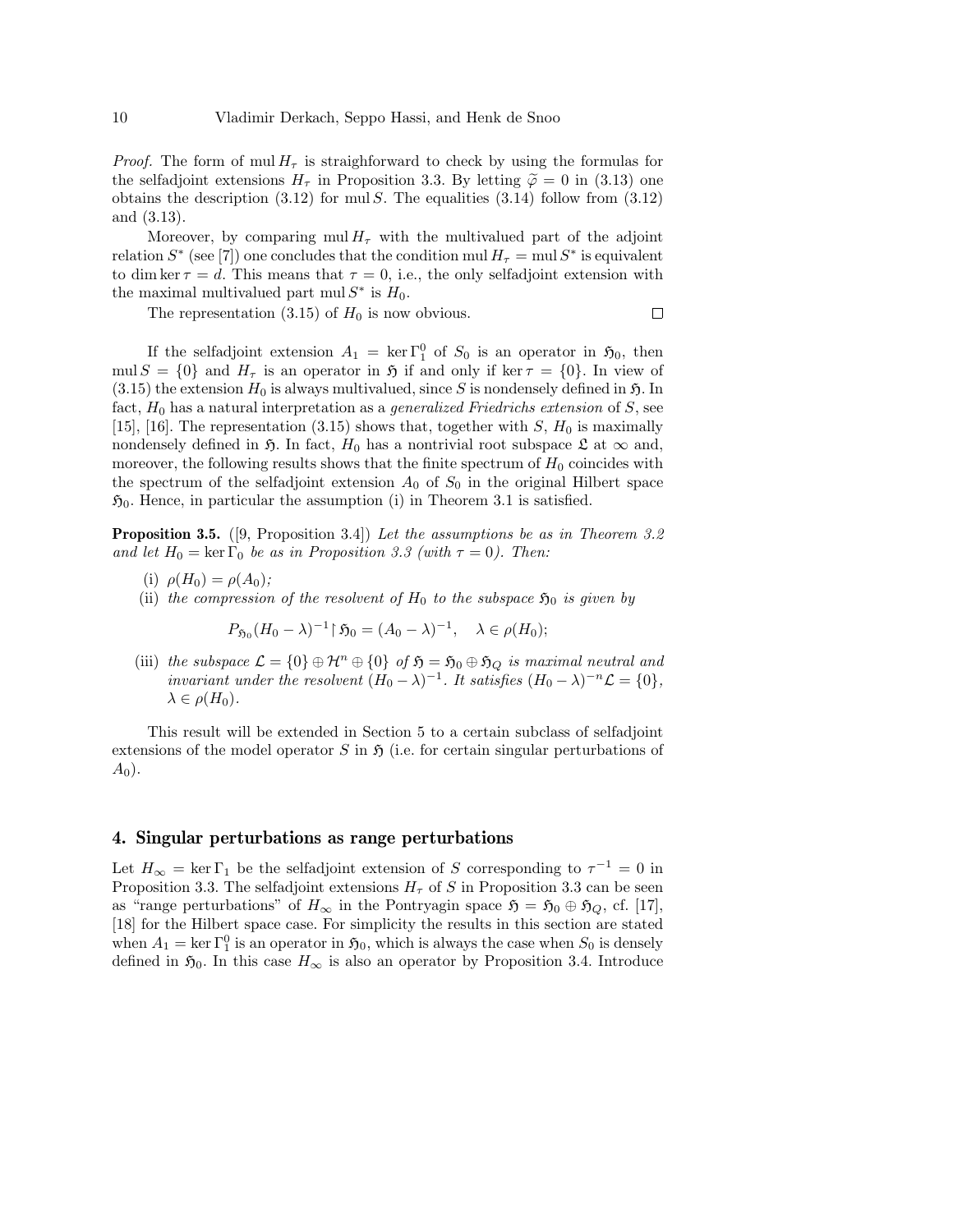$\Omega: \mathcal{H} \to \text{mul } S^* \subset \mathfrak{H}_0 \oplus \mathfrak{H}_Q$  by

(4.1) 
$$
\Omega h = \begin{pmatrix} 0 \\ h \otimes e_n \\ 0 \end{pmatrix}, \quad h \in \mathcal{H}.
$$

In the rest of this paper the following notations will be used

$$
\mathbf{F} = \begin{pmatrix} f_0 \\ f \\ \widetilde{f} \end{pmatrix}, \ \mathbf{G} = \begin{pmatrix} g_0 \\ g \\ \widetilde{g} \end{pmatrix} \in \mathfrak{H}_0 \oplus \mathfrak{H}_Q.
$$

**Proposition 4.1.** Let the assumptions be as in Theorem 3.2 and assume that  $A_1 =$  $\ker\Gamma_1^0$  is an operator. Then S is a domain restriction of  $H_\infty$  given by

(4.2) 
$$
\operatorname{dom} S = \{ F \in \operatorname{dom} H_{\infty} : \Omega^* F = 0 \},
$$

and the selfadjoint extensions  $H_{\tau}$  and  $H_{\infty}$  of S in Proposition 3.3 are connected by

(4.3) 
$$
H_{\tau} = H_{\infty} - \Omega \tau^{-1} \Omega^*,
$$

where the difference is understood in the sense of relations.

*Proof.* Since  $A_1$  is assumed to be an operator, Proposition 3.4 shows that  $H_{\infty}$  is an operator. The adjoint  $\Omega^*$ :  $\mathfrak{H}_0 \oplus \mathfrak{H}_Q \to \mathcal{H}$  of  $\Omega$  in (4.1) is given by

(4.4) 
$$
\Omega^* \mathbf{F} = \tilde{f}_1.
$$

The equality (4.2) is now clear from the formulas for  $H_{\infty}$  in Proposition 3.3 and for S in Theorem 3.2.

Let  $\mathbf{F} = (f_0, f, \tilde{f})^\top, \mathbf{G} = (g_0, g, \tilde{g})^\top \in \mathfrak{H}$ . By definition,  $\{\mathbf{F}, \mathbf{G}\} \in \Omega \tau^{-1} \Omega^*$  if and only if  $\{\Omega^* \mathbf{F}, \widetilde{\varphi}\} = \{\widetilde{f}_1, \widetilde{\varphi}\} \in \tau^{-1}$  and  $\mathbf{G} = \Omega \widetilde{\varphi}$  for some  $\widetilde{\varphi} \in \mathcal{H}$ . Consequently,  $\{F, G\} \in H_{\infty} - \Omega \tau^{-1} \Omega^*$  if and only if

(4.5) 
$$
\{ \mathbf{F}, \mathbf{G} \} = \{ \mathbf{F}, H_{\infty} \mathbf{F} + \Omega \widetilde{\varphi} \}, \quad \mathbf{F} \in \text{dom } H_{\infty}, \quad \{ \widetilde{\varphi}, \widetilde{f}_1 \} \in -\tau.
$$

Now using (4.1) and comparing (4.5) with the expression for  $H_{\tau}$  in Proposition 3.3 the equality (4.3) follows.  $\Box$ 

The above result depends on the fact that the model operator S in Theorem 3.2 is maximally nondensely defined in  $\mathfrak{H} = \mathfrak{H}_0 \oplus \mathfrak{H}_Q$ . In the case of defect numbers  $(1, 1)$  the extension  $H_0$  is the only selfadjoint extension of S which is not an operator and the other extensions  $H_{\tau}$ ,  $\tau \neq 0$ , are given by (4.3), cf. [8]. In the special case of defect numbers  $(1, 1)$  a result similar to Proposition 4.1 has been obtained in [18, Theorem 3.2] for the model concerning perturbations in  $\mathfrak{H}_{-2}$ .

The perturbation formula (4.3) in Proposition 4.1 gives an explicit expression for the selfadjoint extensions  $H_{\tau}$  of S. Moreover, the resolvent formula (3.11) can be obtained by a straighforward calculation from (4.3), cf. e.g. [15]. It is also clear from (4.3) that  $H_{\tau}$  is an operator if and only if the inverse  $\tau^{-1}$  is an operator in H, in which case  $H_{\tau}$ , ker  $\tau = \{0\}$ , is an ordinary range perturbation of the operator  $H_{\infty}$  in the Pontryagin space 5. An opposite extreme case is  $\tau = 0$ . Then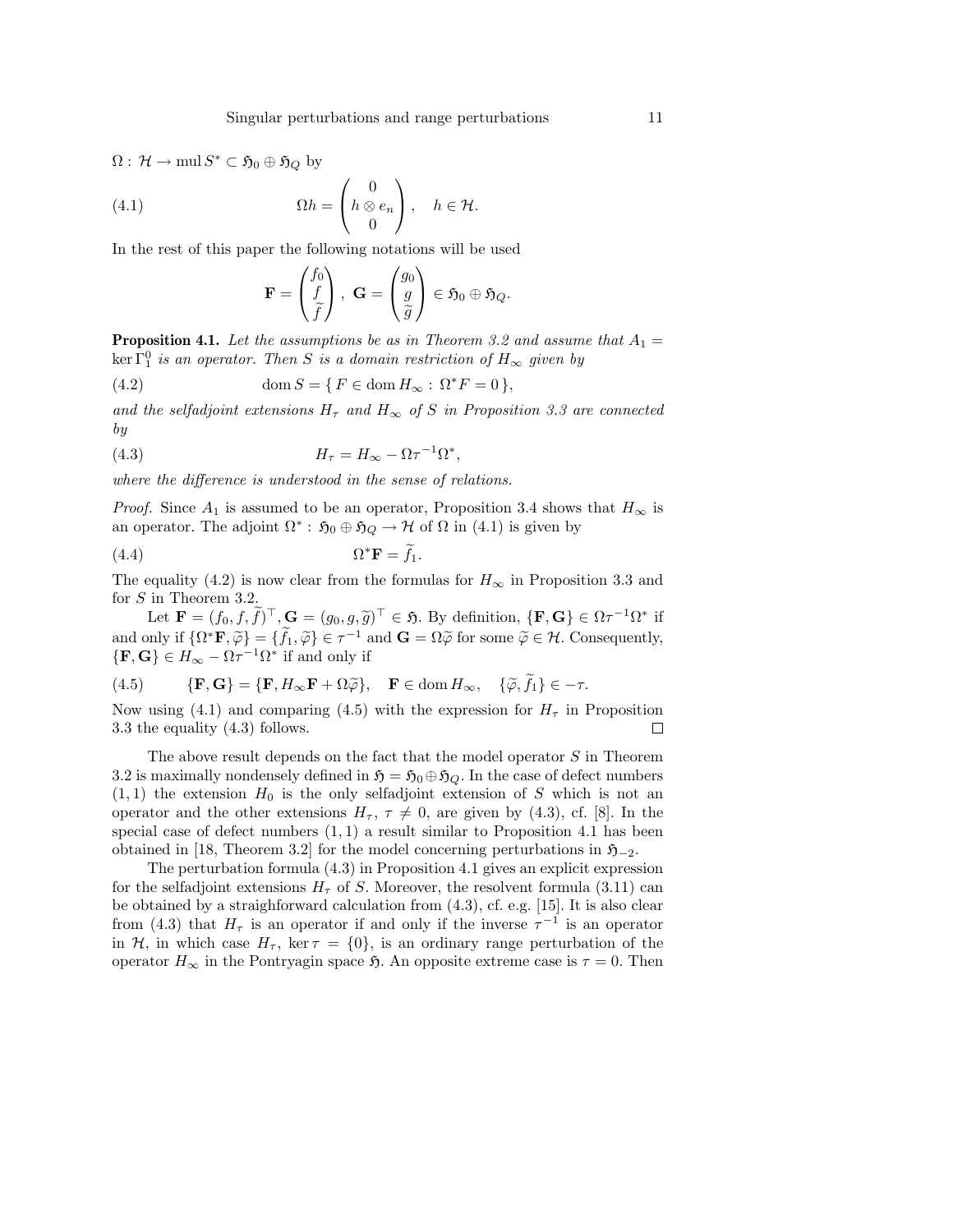the condition  $\{\tilde{\varphi}, f_1\} \in -\tau$  in (4.5) is equivalent to  $\mathbf{F} \in \ker \Omega^*$  which together with  $\mathbf{F} \in \text{dom } H_{\infty}$  implies that  $\mathbf{F} \in \text{dom } S$ , while  $\text{mul } \Omega \tau^{-1} \Omega^* = \text{ran } \Omega$ . Hence, the perturbation (4.3) for  $\tau = 0$  coincides with the form of  $H_0$  given in (3.15), i.e. with the generalized Friedrichs extension of  $S$  in  $\mathfrak{H}$ . A more specific classification associated with the perturbation formula (4.3) is obtained by decomposing the selfadjoint parameter  $\tau$  into its operator and multivalued parts,

$$
(4.6) \qquad \tau = \tau_s \oplus \tau_\infty, \quad \tau_s = \{ \{h, k\} \in \tau : k \perp \text{mul } \tau \}, \quad \tau_\infty = \{0\} \oplus \text{mul } \tau.
$$

Here  $\tau_s$  is a selfadjoint operator in  $\mathcal{H}_s = \text{dom}\,\tau, \tau_\infty$  is a selfadjoint relation in  $\mathcal{H}_{\infty} = \text{mul}\,\tau$ , and  $\mathcal{H} = \mathcal{H}_s \oplus \mathcal{H}_{\infty}$ .

**Proposition 4.2.** Let the assumptions be as in Theorem 3.2 and assume that  $A_1 =$  $\ker \Gamma_1^0$  is an operator. Let P be an orthogonal projection in H and define  $\Omega_P =$  $\Omega$  ran P, where  $\Omega$  is given by (4.1). Then:

(i) The domain restriction  $S_P$  of  $H_{\infty}$ , given by

$$
\operatorname{dom} S_P = \{ \, \mathbf{F} \in \operatorname{dom} H_\infty : \, \Omega_P^* \mathbf{F} = 0 \, \},
$$

is a closed symmetric operator in  $\mathfrak H$  with defect numbers are given by  $(s, s)$ ,  $s = \dim \operatorname{ran} P$ .

(ii) The adjoint of  $S_P$  is given by

$$
S_P^* = \{ \{ \mathbf{F}, \mathbf{G} \} \in S^* : (I - P)\widetilde{\varphi} = 0 \}.
$$

(iii) The selfadjoint extensions  $H_{\tau}$  of S with the property  $H_{\tau} \cap H_{\infty} = S_P$  are in one-to-one correspondence with the parameters  $\tau$  for which mul  $\tau = \ker P$ and they are given by

(4.7) 
$$
H_{\tau} = H_{\infty} - \Omega_P \tau_s^{-1} \Omega_P^*,
$$

where  $\tau = \tau_s \oplus \tau_\infty$  is decomposed as in (4.6) and the difference is understood in the sense of relations.

(iv) The generalized Friedrichs extension of  $S_P$  corresponds to  $\tau_s = 0$  in (4.7) and is given by

$$
S_P \hat{+} (\{0\} \oplus \text{mul } S_P^*) = \{ \{ \mathbf{F}, \mathbf{G} \} \in S^* : \Omega_P^* \mathbf{F} (= P\widetilde{f}_1) = 0, (I - P)\widetilde{\varphi} = 0 \}.
$$

Proof. Let  $\mathbf{F} = (f_0, f, \tilde{f})^\top$ ,  $\mathbf{G} = (g_0, g, \tilde{g})^\top \in \mathfrak{H}$ . In view of (4.4),  $\Omega_F^* \mathbf{F} = P\Omega^* \mathbf{F} = P\tilde{g}$ .  $P\tilde{f}_1$ . Hence,  $S_P = \{ \{ \mathbf{F}, \mathbf{G} \} \in S^* : \Omega_P^* \mathbf{F} = P\tilde{f}_1 = 0, \tilde{\varphi} = 0 \}$  from which the statements (i) and (ii) easily follow.

(iii) Clearly,  $\{F, G\} \in H_\infty \cap H_\tau$  if and only if  $\{F, G\} \in S^*$ , and the conditions  $\widetilde{\varphi} = 0$  and  $\{\widetilde{\varphi}, f_1\} \in -\tau$  are satisfied. Equivalently,  $\mathbf{F} \in \text{dom } H_{\infty}$  and  $f_1 \in \text{mul } \tau$ . Comparing this with the condition  $\Omega_P^* \mathbf{F} = P \widetilde{f}_1 = 0$  for  $S_P$  in (i), one concludes that mul  $\tau = \ker P$ . It is easy to check that for such  $\tau$ , the equality  $\Omega \tau^{-1} \Omega^* =$  $\Omega_P \tau_s^{-1} \Omega_P^*$  holds (cf. the proof of Proposition 4.1). Hence, (4.7) follows from (4.3).

(iv) The discussion concerning  $H_0$  above shows that the generalized Friedrichs extensions of  $S_P$  corresponds to  $\tau_s = 0$  in (4.7), in which case  $\{\tilde{\varphi}, f_1\} \in -\tau$  is equivalent to  $(I - P)\tilde{\varphi} = 0$  and  $P\tilde{f}_1 = 0$ . equivalent to  $(I - P)\tilde{\varphi} = 0$  and  $P\tilde{f}_1 = 0$ .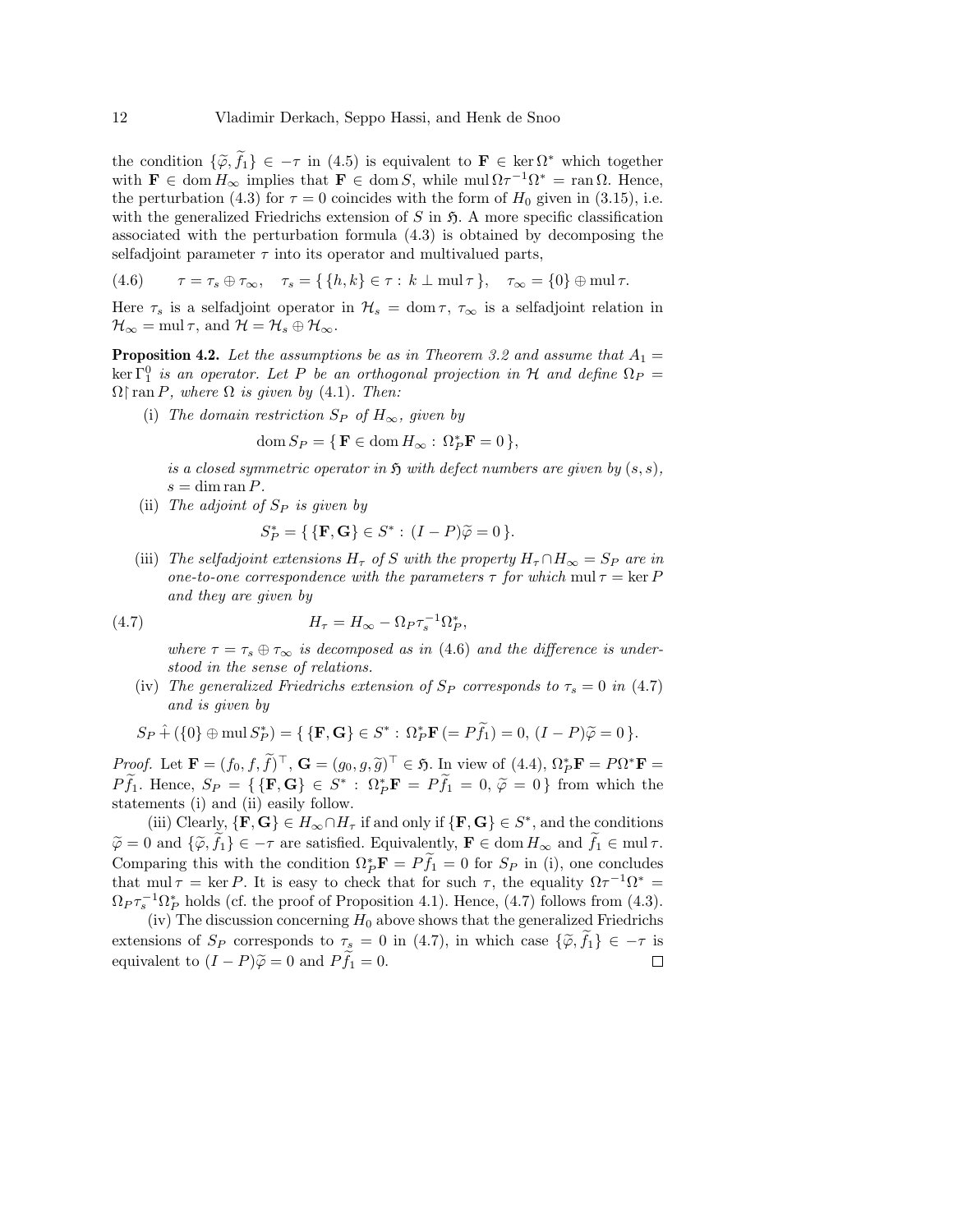Proposition 4.2 shows that  $S_P$  is maximally nondensely defined: dim mul  $S_P^*$  = s. Clearly, the perturbation formula (4.7) is an analog of (4.3). The characterization of operator extensions in (4.7) agrees with the one in (4.3), since ker  $\tau_s = \ker \tau$ .

### 5. The class of selfadjoint extensions with extremal boundary conditions

According to Proposition 3.5 the compressed resolvent of  $H_0$  from  $\mathfrak{H}$  to the Hilbert space  $\mathfrak{H}_0 \subset \mathfrak{H}$  coincides with the resolvent of the (unperturbed) operator  $A_0$  in  $\mathfrak{H}_0$ . In this section the corresponding property will be proved for a certain subclass of selfadjoint extensions  $H<sub>\tau</sub>$  of the model operator S. A compressed resolvent of S in  $\mathfrak{H}_0$  is said to be canonical if it coincides with the resolvent of some selfadjoint extension A of  $S_0$  in the Hilbert space  $\mathfrak{H}_0$ .

Proposition 4.2 shows that the generalized Friedrichs extension of the intermediate symmetric extension  $S_P \subset H_\infty$  is determined by the (abstract) boundary conditions

(5.1) 
$$
P\Gamma_0 \widehat{\mathbf{F}} = (I - P)\Gamma_1 \widehat{\mathbf{F}} = 0, \quad \widehat{\mathbf{F}} \in S^*, \quad P = P^* = P^2,
$$

where  $\{\mathcal{H}, \Gamma_0, \Gamma_1\}$  is the boundary triplet associated with  $S^*$  in Theorem 3.2. In what follows boundary conditions of the form  $(5.1)$  are called *extremal boundary*  $conditions$  associated with  $S^*$ , since they have an interpretation as extreme points in the parameter space, see e.g. [3]. When in the model of Theorem 3.2 the matrix polynomial  $r = 0$  and the matrix polynomial q is of the form  $q = I_H \otimes \tilde{q}$ , where  $\tilde{q}$ is a monic scalar polynomial, a different description for this class of extensions of S can be obtained by means of the compressed resolvents in  $\mathfrak{H}_0$ . In fact, for these extensions of S the following analog of Proposition 3.5 can be proved.

**Theorem 5.1.** Let the assumptions be as in Theorem 3.2. Let  $r = 0$  in (3.2), let  $q = I_H \otimes \widetilde{q}$ , where  $\widetilde{q}$  is a monic scalar polynomial, and let C be given by (3.4). Then the compressed resolvent of  $H_{\tau}$  to  $\mathfrak{H}_0$  is canonical if and only if  $H_{\tau}$  is given by the extremal boundary conditions of the form (5.1). In this case  $\tau = \{ \{Ph, (I - P)h \} :$  $h \in \mathcal{H}$  and for the corresponding  $H_{\tau}$  the following assertions hold:

- (i)  $\rho(H_{\tau}) = \rho(A_{\tau}) \cap \rho(C)$  (=  $\rho(A_{\tau}) \setminus \sigma(q^{\sharp}q)$ ), where  $A_{\tau} = \text{ker}(\Gamma_0^0 + \tau \Gamma_1^0)$  and  $\tau \neq 0.$
- (ii)  $P_{\mathfrak{H}_0}(H_\tau \lambda)^{-1} \upharpoonright \mathfrak{H}_0 = (A_\tau \lambda)^{-1}, \quad \lambda \in \rho(H_\tau).$
- (iii) The subspace  $\mathcal{L}_{\tau} = \mathcal{L}_1 \dotplus \mathcal{L}_2$  with

$$
\mathcal{L}_1 = \{0\} \oplus (\operatorname{ran} P)^n \oplus \{0\}, \quad \mathcal{L}_2 = \{0\} \oplus \{0\} \oplus (\ker P)^n
$$

is maximal neutral and invariant under the resolvent  $(H_{\tau} - \lambda)^{-1}$ . Moreover,

(5.2) 
$$
(H_{\tau} - \lambda)^{-n} \mathcal{L}_1 = \{0\}, \quad (H_{\tau} - \lambda)^{-1} (0, 0, \widetilde{g})^{\top} = (0, 0, (\mathcal{C}_q - \lambda)^{-1} \widetilde{g})^{\top},
$$
  
where  $(0, 0, \widetilde{g})^{\top} \in \mathcal{L}_2$  and  $\lambda \in \rho(H_{\tau}).$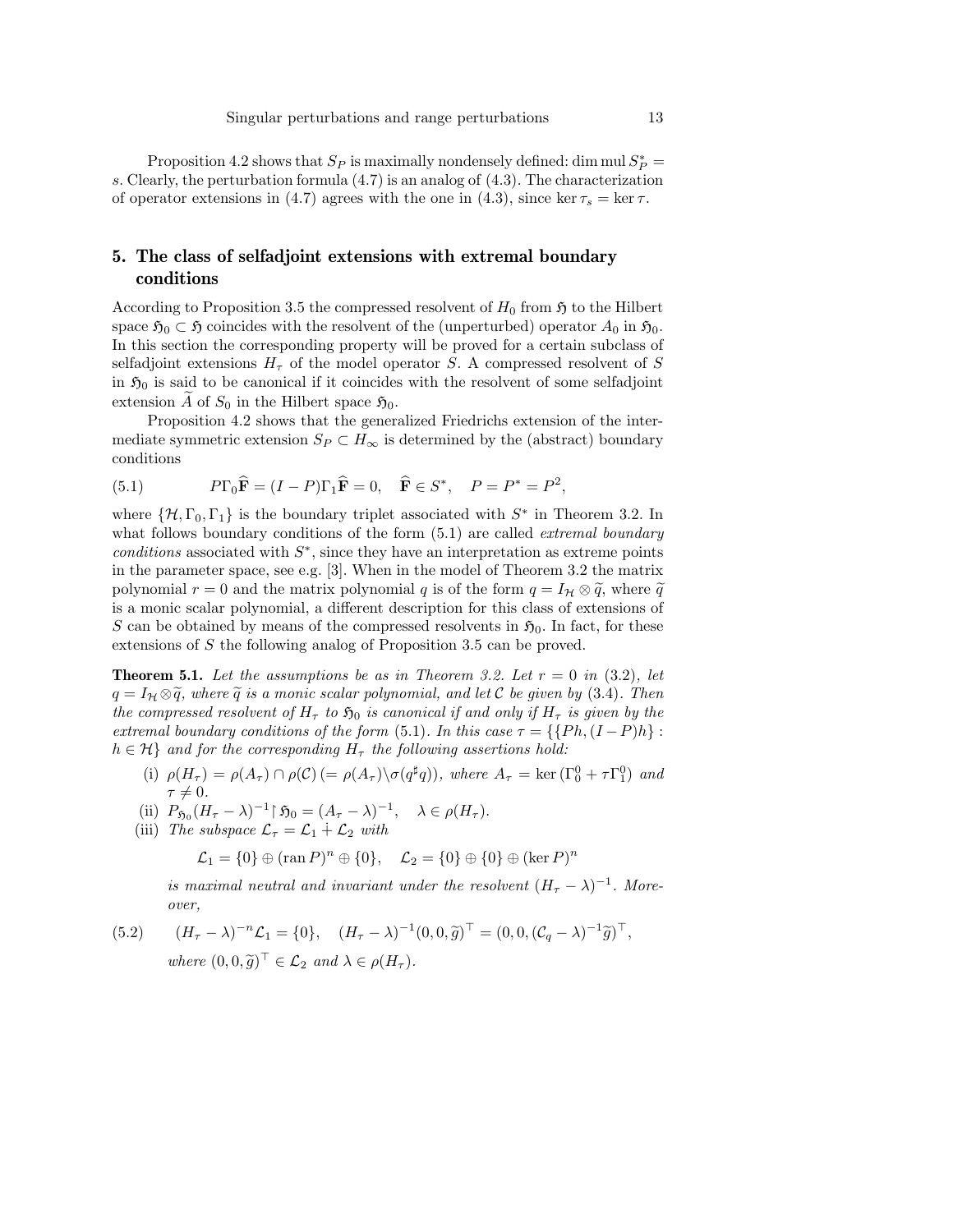14 Vladimir Derkach, Seppo Hassi, and Henk de Snoo

(iv) The Weyl functions  $\widetilde{M}_{\tau}$  of  $(S, H_{\tau})$  and  $\widetilde{M}_{0,\tau}$  of  $(S_0, A_{\tau})$  are given by

$$
\widetilde{M}_{\tau} = \begin{pmatrix} \widetilde{q}_1^{\sharp} & 0 \\ 0 & \widetilde{q}_2^{-1} \end{pmatrix} \widetilde{M}_{0,\tau} \begin{pmatrix} \widetilde{q}_1 & 0 \\ 0 & \widetilde{q}_2^{-\sharp} \end{pmatrix}
$$

and

$$
\widetilde{M}_{0,\tau} = \begin{pmatrix} M_{11} - M_{12} M_{22}^{-1} M_{21} & -M_{12} M_{22}^{-1} \\ -M_{22}^{-1} M_{21} & -M_{22}^{-1} \end{pmatrix},
$$

where  $\tilde{q}_1 = I_{\mathcal{H}_s} \otimes \tilde{q}$ ,  $\tilde{q}_2 = I_{\mathcal{H}_{\infty}} \otimes \tilde{q}$ , and the decomposition of the Weyl function  $M_0 = (M_{ij})_{i,j=1}^2$  of  $(S_0, A_0)$  is according to  $\mathcal{H} = \mathcal{H}_s \oplus \mathcal{H}_{\infty} =$ ran  $P \oplus \ker P$ .

*Proof.* It follows from Proposition 3.3 that the compressed resolvent of  $H<sub>\tau</sub>$  is given by

(5.3) 
$$
P_{\mathfrak{H}_0}(H_{\tau} - \lambda)^{-1} \upharpoonright \mathfrak{H}_0 = (A_0 - \lambda)^{-1} - \gamma_0(\lambda)(\widetilde{\tau}(\lambda)^{-1} + M_0(\lambda))^{-1} \gamma_0(\bar{\lambda})^*,
$$

where  $\widetilde{\tau}(\lambda) = q(\lambda)\tau q^{\sharp}(\lambda)$  due to assumption  $r = 0$ . The formula (5.3) coincides with a canonical resolvent of  $S_0$  if and only if the function  $\tilde{\tau}$  does not depend on λ. Clearly, this condition is satisfied if and only if  $\tau_s = 0$  in (4.6), i.e.,  $H_\tau$  is given by the extremal boundary conditions (5.1) for some  $P = P^* = P^2$ .

To prove (i)–(iv) introduce the following boundary mappings

(5.4) 
$$
\begin{cases} \widetilde{\Gamma}_0 = P\Gamma_0 - (I - P)\Gamma_1, \\ \widetilde{\Gamma}_1 = (I - P)\Gamma_0 + P\Gamma_1, \end{cases} \begin{cases} \widetilde{\Gamma}_0^0 = P\Gamma_0^0 - (I - P)\Gamma_1^0, \\ \widetilde{\Gamma}_1^0 = (I - P)\Gamma_0^0 + P\Gamma_1^0, \end{cases}
$$

so that  $H_{\tau} = \ker \widetilde{\Gamma}_0$  and  $A_{\tau} = \ker \widetilde{\Gamma}_0^0$ .

(i) Let  $\mathbf{G} = (g_0, g, \tilde{g})^\top \in \mathfrak{H}, \ \hat{f}_0 = \{f_0, f'_0\} \in S_0^*$ , and let  $\lambda \in \rho(A_\tau) \cap \rho(C)$ .<br>by Proposition 3.3 the relation  $\mathbf{G} \in \text{can}(H - 1)$  can be rewritten as a Then by Proposition 3.3 the relation  $G \in \text{ran}(H_{\tau} - \lambda)$  can be rewritten as a system of equalities

(5.5) 
$$
\begin{cases} f'_0 - \lambda f_0 = g_0, \\ (\mathcal{C}_{q^{\sharp}} - \lambda) f + \widetilde{\varphi} \otimes e_n = g, \\ (\mathcal{C}_q - \lambda) \widetilde{f} + \Gamma_0^0 \widehat{f}_0 \otimes e_n = \widetilde{g}, \quad f_1 = \Gamma_1^0 \widehat{f}_0, \quad P \widetilde{f}_1 = 0, \quad (I - P) \widetilde{\varphi} = 0. \end{cases}
$$

As in the proof of Proposition 3.5 Now, one can solve  $PT_0^0 \hat{f}_0$  from the third equality in (5.5) by means of the companion operator  $\mathcal{C}_q$  (cf. [9]). Since  $\lambda \in \rho(\mathcal{C}_{q^{\sharp}})$  the second equality in (5.5) gives  $(I - P) \otimes f = (\mathcal{C}_{q^{\sharp}} - \lambda)^{-1} (I - P) \otimes g$ . In particular,  $(I - P)\Gamma_1^0 \hat{f}_0 = (I - P)f_1$  and consequently  $\tilde{\Gamma}_0^0 \hat{f}_0$  has been solved. Let  $\tilde{\gamma}_T$  be the  $\gamma$ -field for  $(S_0, A_\tau)$  associated with the boundary triplet  $\{ \mathcal{H}, \widetilde{\Gamma}_0^0, \widetilde{\Gamma}_1^0 \}$  in (5.4). Then one can write  $f_0$  and  $f'_0$  in the form

$$
f_0 = (A_\tau - \lambda)^{-1} g_0 + \widetilde{\gamma}_\tau(\lambda) \widetilde{\Gamma}_0^0 \widehat{f}_0, \quad f'_0 = \lambda f_0 + g_0.
$$

Now  $\tilde{f}$  can be solved from the third equation in (5.5) and, since  $f_1 = \Gamma_1^0 \hat{f}_0$ , the vectors  $(f_2, \ldots, f_n)$  and  $\tilde{\varphi}$  can be solved from the second equality in (5.5). This proves  $\rho(A_\tau) \cap \rho(C) \subset \rho(H_\tau)$ .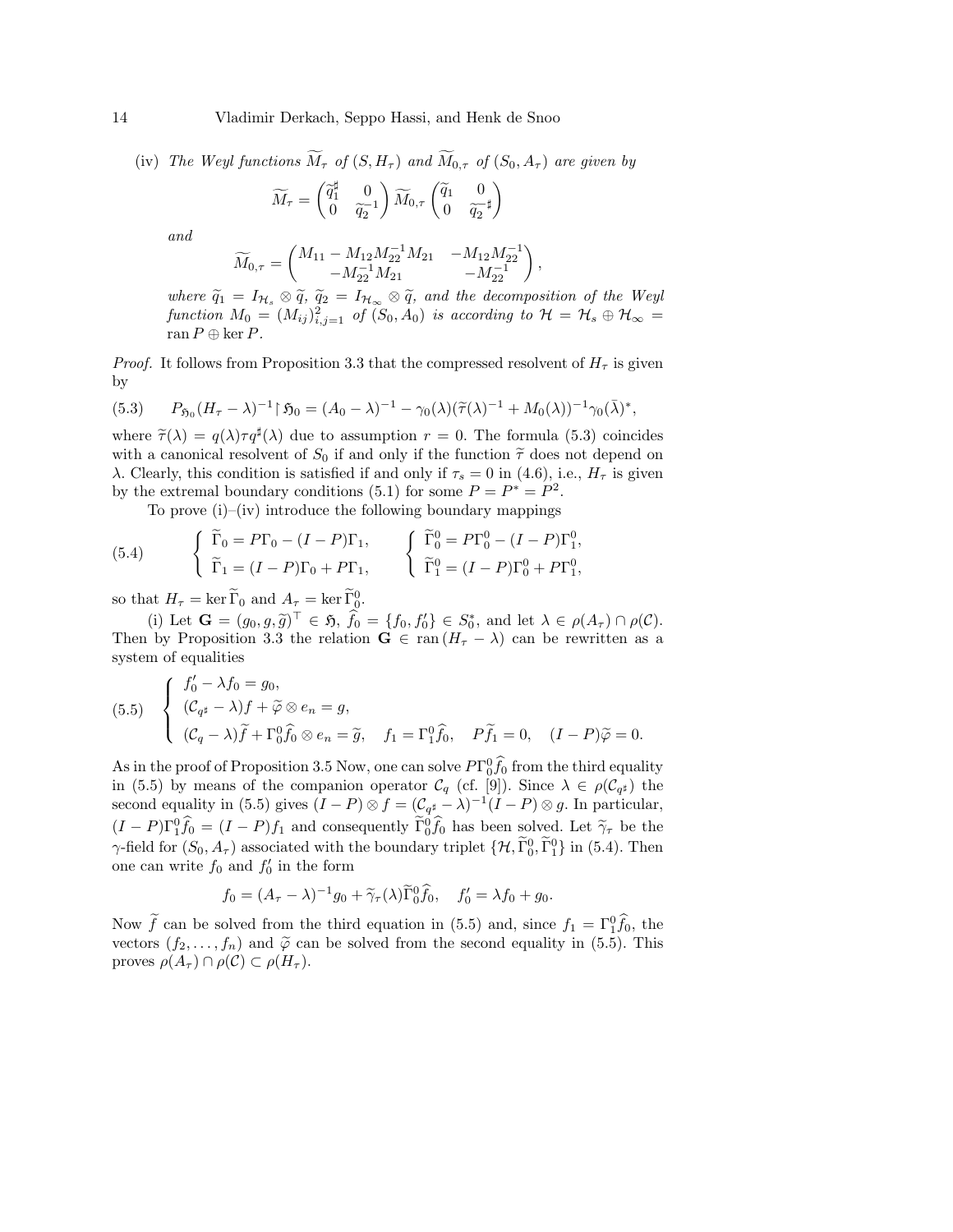To prove the reverse inclusion it is first shown that  $\sigma(\mathcal{C}) \subset \sigma_p(H_\tau)$  holds for every  $\tau \neq 0$ . In view of

$$
(C_q - \lambda)\Lambda^{\top} h = (0, ..., 0, -q(\lambda)h)^{\top}, \quad \lambda \in \mathbb{C}, \ h \in \mathcal{H},
$$

the eigenspace of  $\mathcal{C}_q$  at  $\lambda$  is given by

(5.6) 
$$
\ker (\mathcal{C}_q - \lambda) = {\Lambda^{\top} h : h \in \ker q(\lambda)}.
$$

Assume that  $\lambda \in \sigma(\mathcal{C}_q)$ . Since  $\tau \neq 0$ , one has  $P \neq I$  and hence in view of (5.6) and the assumption  $q = I_{\mathcal{H}} \otimes \tilde{q}$  one can find  $\tilde{f} \neq 0$  such that  $P\tilde{f}_1 = 0$  and  $(\mathcal{C}_q - \lambda)\tilde{f} = 0$ . It is easy to check that  $(0,0,\tilde{f})^{\top} \in \ker(H_{\tau}-\lambda)$ . Hence,  $\sigma(C_q) \subset \sigma_p(H_{\tau})$  and by the symmetry of spectra  $\sigma(C_{q^{\sharp}}) \subset \sigma_p(H_{\tau}),$  so that  $\sigma(C) \subset \sigma_p(H_{\tau}).$ 

Now, let  $\lambda \in \rho(H_{\tau})$  and let  $g = \tilde{g} = 0$ . Then  $\lambda \in \rho(\mathcal{C})$  and it follows from the second and the third equalities in (5.5) that

$$
P\Gamma_0^0\widehat{f}_0 = (I - P)\Gamma_1^0\widehat{f}_0 = 0.
$$

Therefore,  $\widehat{f}_0 \in A_\tau$  and the first equality in (5.5) means that

$$
\{f_0, g_0\} \in A_{\tau} - \lambda.
$$

By assumption  $\lambda \in \rho(H_{\tau})$  and since  $g_0 \in \mathfrak{H}_0$  is arbitrary it follows that  $\lambda \in \rho(A_{\tau})$ . Therefore,  $\rho(H_{\tau}) \subset \rho(A_{\tau}) \cap \rho(C)$ .

(ii) The statement follows from the identity (with  $\lambda \in \rho(H_\tau)$ )

$$
(H_{\tau} - \lambda)^{-1} (g_0, 0, 0)^{\top} = ((A_{\tau} - \lambda)^{-1} g_0, \Lambda^{\top} \Gamma_1^0 \widehat{f}_0, -(C_q - \lambda)^{-1} (\Gamma_0^0 \widehat{f}_0 \otimes e_n))^{\top}.
$$

(iii) Clearly,  $\mathcal L$  is a neutral subspace of  $\mathfrak{H}_0 \oplus \mathfrak{H}_Q$  with dimension dn, so that it is maximal neutral, cf. [4]. Moreover,

$$
(H_{\tau} - \lambda)^{-1} (0, Pg, (I - P)\widetilde{g})^{\top} = (0, X_n Pg, (\mathcal{C}_q - \lambda)^{-1} (I - P)\widetilde{g}),
$$

where  $X_n$  stands for

$$
X_n = \begin{pmatrix} 0 & 0 & \dots & 0 \\ I & 0 & \ddots & \vdots \\ \vdots & \ddots & \ddots & 0 \\ \lambda^{n-2} & \dots & I & 0 \end{pmatrix}.
$$

This implies (5.2).

(iv) The transform of the boundary mappings in (5.4) corresponds to the following transform of the Weyl function  $M = q^{\sharp} M_0 q$  (cf. [11]):

$$
\begin{split} \widetilde{M}_{\tau} & = [(I-P)+PM][P-(I-P)M]^{-1} \\ & = \begin{pmatrix} \widetilde{q}^{\sharp} M_{11} \widetilde{q} & \widetilde{q}^{\sharp} M_{12} \widetilde{q} \\ 0 & I \end{pmatrix} \begin{pmatrix} I & 0 \\ -\widetilde{q}^{-1} M_{22}^{-1} M_{21} \widetilde{q} & -\widetilde{q}^{-1} M_{22}^{-1} \widetilde{q}^{-\sharp} \end{pmatrix} \\ & = \begin{pmatrix} \widetilde{q}^{\sharp}(M_{11}-M_{12}M_{22}^{-1}M_{21}) \widetilde{q} & -\widetilde{q}^{\sharp} M_{12}M_{22}^{-1} \widetilde{q}^{-\sharp} \\ -\widetilde{q}^{-1} M_{22}^{-1} M_{21} \widetilde{q} & -\widetilde{q}^{-1} M_{22}^{-1} \widetilde{q}^{-\sharp} \end{pmatrix}, \end{split}
$$

from which the statement follows.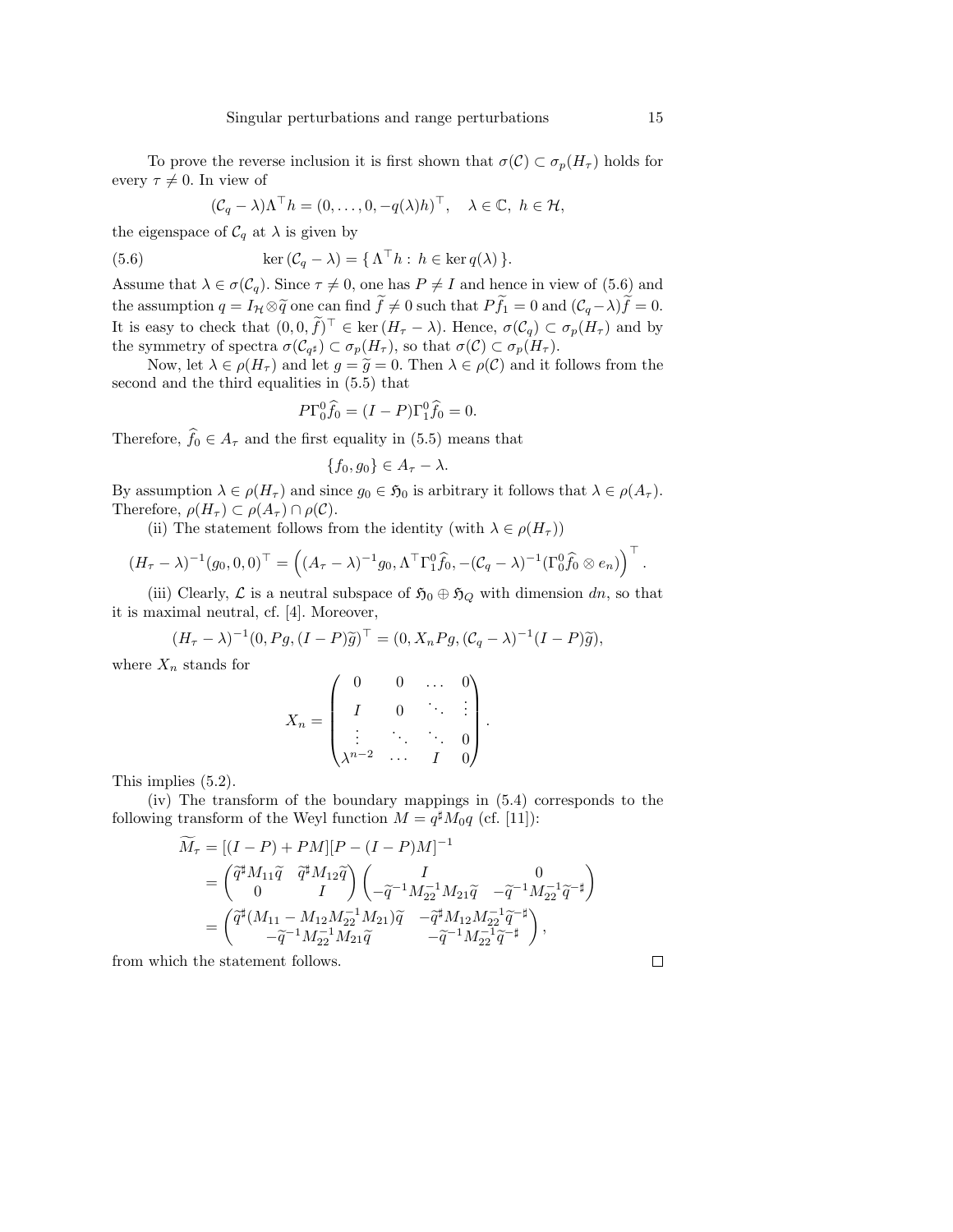Recall that  $\rho(A_{\tau}) \subset \rho(M_{0,\tau})$  and  $\rho(H_{\tau}) \subset \rho(M_{\tau})$ , and that the inclusions are equalities if  $S_0$  and S are simple. These properties are also reflected in (i) and (iv) of Theorem 5.1.

The proof of Theorem 5.1 gives also the following result, which shows the difference between the cases  $\tau = 0$  and  $\tau \neq 0$ , cf. Proposition 3.5.

**Corollary 5.2.** Let the assumptions be as in Theorem 5.1 and let  $\tau$  be given by  $\tau = \{ \{Ph, (I - P)h\} : h \in \mathcal{H} \}$  for some orthogonal projection P in H. If  $\tau \neq 0$ (i.e.  $P \neq I$ ) then  $\sigma(q^{\sharp}q) \subset \sigma_n(H_\tau)$  and  $\sigma(H_\tau) = \sigma(A_\tau) \cup \sigma(q^{\sharp}q)$ .

#### Acknowledgment

This work has been supported by the Research Institute for Technology at the University of Vaasa, the Academy of Finland (project 79774), and the Dutch Association for Mathematical Physics (MF00/34).

#### References

- [1] S. Albeverio, F. Gesztesy, R. Høegh-Krohn, and H. Holden, Solvable models in quantum mechanics, Springer-Verlag, New York, 1988.
- [2] S. Albeverio and P. Kurasov, Singular perturbations of differential operators, London Math. Soc., Lecture Notes Series 271, Cambridge University Press, 1999.
- [3] Yu.M. Arlinskiı̆, S. Hassi, Z. Sebestyén, and H.S.V. de Snoo, "On the class of extremal extensions of a nonnegative operator", Béla Szökefalvi-Nagy memorial volume, Oper. Theory Adv. Appl., 127 (2001), 41—81.
- [4] T.Ya. Azizov and I.S. Iokhvidov, Foundations of the theory of linear operators in spaces with an indefinite metric, Nauka, Moscow, 1986 (Russian) (English translation: Wiley, New York, 1989).
- [5] Yu.M. Berezanskiĭ, *Expansions in eigenfunctions of selfadjoint operators*, Naukova Dumka, Kiev, 1965 (Russian) (English translation: Translations of Mathematical Monographs, Volume 17, American Mathematical Society, 1968).
- [6] V.A. Derkach, "On generalized resolvents of Hermitian relations", J. Math. Sciences, 97 (1999), 4420—4460.
- [7] V.A. Derkach, S. Hassi, and H.S.V. de Snoo, "Operator models associated with singular perturbations", Methods of Functional Analysis and Topology, 7 (2001), 1—21.
- [8] V.A. Derkach, S. Hassi, and H.S.V. de Snoo, "Rank one perturbations in a Pontryagin space with one negative square", J. Funct. Anal., 188 (2002), 317—349.
- [9] V.A. Derkach, S. Hassi, and H.S.V. de Snoo, "Singular perturbations of selfadjoint operators", Mathematical Physics, Analysis and Geometry (to appear).
- [10] V.A. Derkach and M.M. Malamud, "Generalized resolvents and the boundary value problems for hermitian operators with gaps", J. Funct. Anal., 95 (1991), 1—95.
- [11] V.A. Derkach and M.M. Malamud, "The extension theory of hermitian operators and the moment problem", J. Math. Sciences, 73 (1995), 141—242.